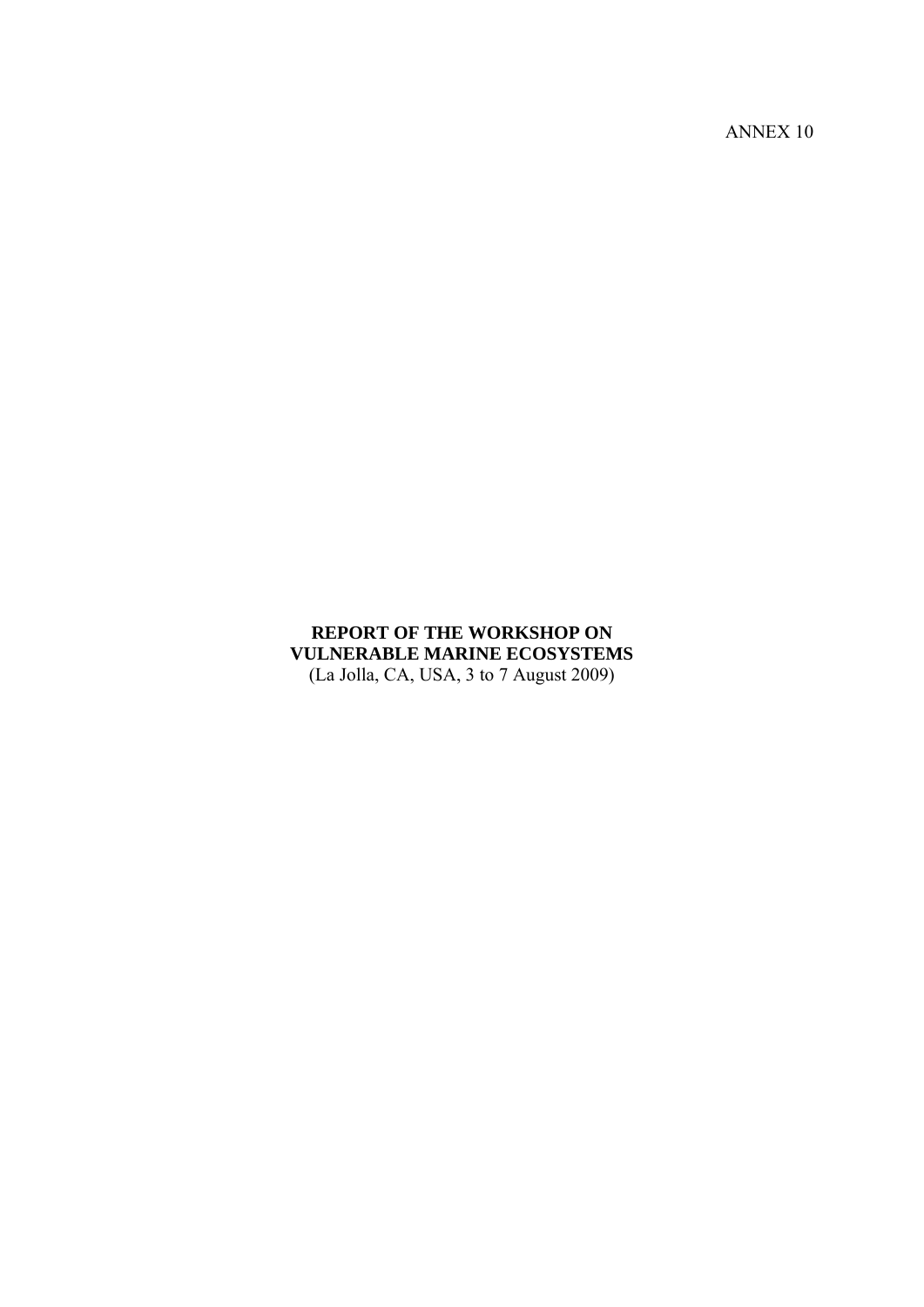# **CONTENTS**

|                                                                                                                              | Page       |
|------------------------------------------------------------------------------------------------------------------------------|------------|
|                                                                                                                              | 539<br>539 |
|                                                                                                                              | 540        |
| HABITATS AND HABITAT-FORMING TAXONOMIC GROUPS<br>Life-history attributes, resistance, and resilience of VME taxa             | 540        |
|                                                                                                                              | 540        |
|                                                                                                                              | 543        |
| VME habitat-forming organisms and features specified in Annex 22-06/B<br>Review of Benthic Invertebrate Classification Guide | 543<br>544 |
|                                                                                                                              |            |
| EXTENT OF IMPACT BY DIFFERENT BOTTOM FISHING GEAR                                                                            | 545        |
|                                                                                                                              | 547        |
|                                                                                                                              | 547        |
|                                                                                                                              | 547        |
|                                                                                                                              | 549        |
|                                                                                                                              | 550        |
|                                                                                                                              | 551        |
| Predicting the locations of VMEs in the absence of direct observations                                                       | 551        |
|                                                                                                                              | 553        |
| ENCOUNTERS AND INDICATORS OF VMEs IN THE SOUTHERN OCEAN                                                                      | 556        |
| Taxonomic resolution required to describe VMEs                                                                               | 556        |
| Indicators used by fishing vessels or during research surveys                                                                |            |
|                                                                                                                              | 557        |
|                                                                                                                              | 558        |
|                                                                                                                              |            |
| ADOPTION OF THE REPORT AND CLOSE OF THE WORKSHOP                                                                             | 559        |
|                                                                                                                              | 559        |
| <b>TABLE</b>                                                                                                                 | 562        |
|                                                                                                                              | 563        |
|                                                                                                                              |            |
| <b>APPENDIX A:</b>                                                                                                           |            |
|                                                                                                                              | 565        |
| <b>APPENDIX B:</b>                                                                                                           | 569        |
| <b>APPENDIX C:</b>                                                                                                           | 570        |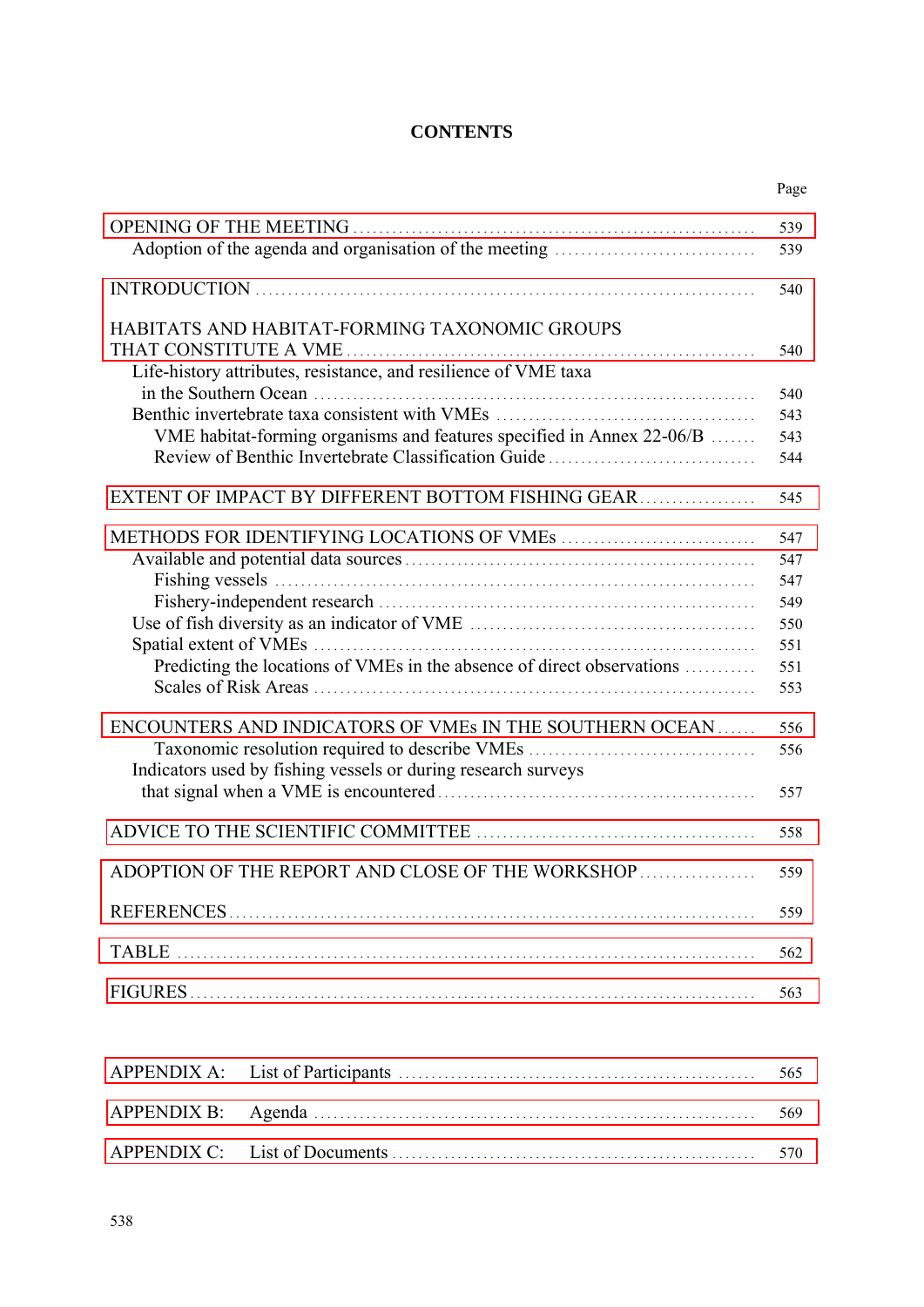# **REPORT OF THE WORKSHOP ON VULNERABLE MARINE ECOSYSTEMS**

(La Jolla, CA, USA, 3 to 7 August 2009)

## <span id="page-2-0"></span>OPENING OF THE MEETING

1.1 The Workshop on Vulnerable Marine Ecosystems (VMEs) was held in La Jolla, CA, USA, from 3 to 7 August 2009. The Workshop was convened by Dr C. Jones (USA) and local arrangements were coordinated by Ms A. Van Cise, Southwest Fisheries Science Center, National Marine Fisheries Service (USA). With the Workshop's agreement, Dr K. Martin-Smith (Australia) withdrew from his role as Workshop Co-convener.

1.2 Dr Jones opened the meeting and welcomed the participants, including three invited experts Drs D. Bowden (New Zealand), J. Gutt (Germany) and S. Schiaparelli (Italy) (Appendix A).

Adoption of the agenda and organisation of the meeting

1.3 The Workshop reviewed the provisional agenda and agreed to consider resistance and resilience, as well as endemism and rarity, in the discussion of life-history attributes (Item 3.1), consider the spatial extent of VMEs under Item 5 (previously Item 3.3), and consider the extent of the impact by different bottom fishing gear under Item 4. The adopted agenda is given in Appendix B.

1.4 The Workshop also considered discussions from two meetings held during the 2008/09 intersessional period:

- meeting of WG-SAM (Annex 6, paragraphs 4.12 to 4.15)
- meeting of WG-EMM (Annex 4, paragraphs 5.4 to 5.14).

1.5 The Workshop noted the Secretariat's high translation workload (COMM CIRC 09/82) and discussions at CCAMLR-XXVII (CCAMLR-XXVII, paragraph 3.13), and agreed to make every effort to limit the overall size of its report.

1.6 The Workshop agreed to follow WG-SAM's initiative and highlight sections of the report dealing with advice to the Scientific Committee and its working groups, and list the relevant references to paragraphs under Item 7 (Advice to the Scientific Committee).

1.7 While the report has few references to the contributions of individuals and co-authors, the Workshop thanked all the authors of submitted papers for their valuable contributions to the work presented to the meeting. Documents submitted to the Workshop are listed in Appendix C. Dr A. Constable (Australia) gave a teleconference presentation of WG-SAM-09/21.

1.8 The report was prepared by Drs D. Agnew (UK), Jones, S. Lockhart (USA), Martin-Smith, P. O'Brien (Australia), S. Parker (New Zealand), D. Ramm (Data Manager), K. Reid (Science Officer), A. Rogers (UK), B. Sharp (New Zealand) and G. Watters (USA).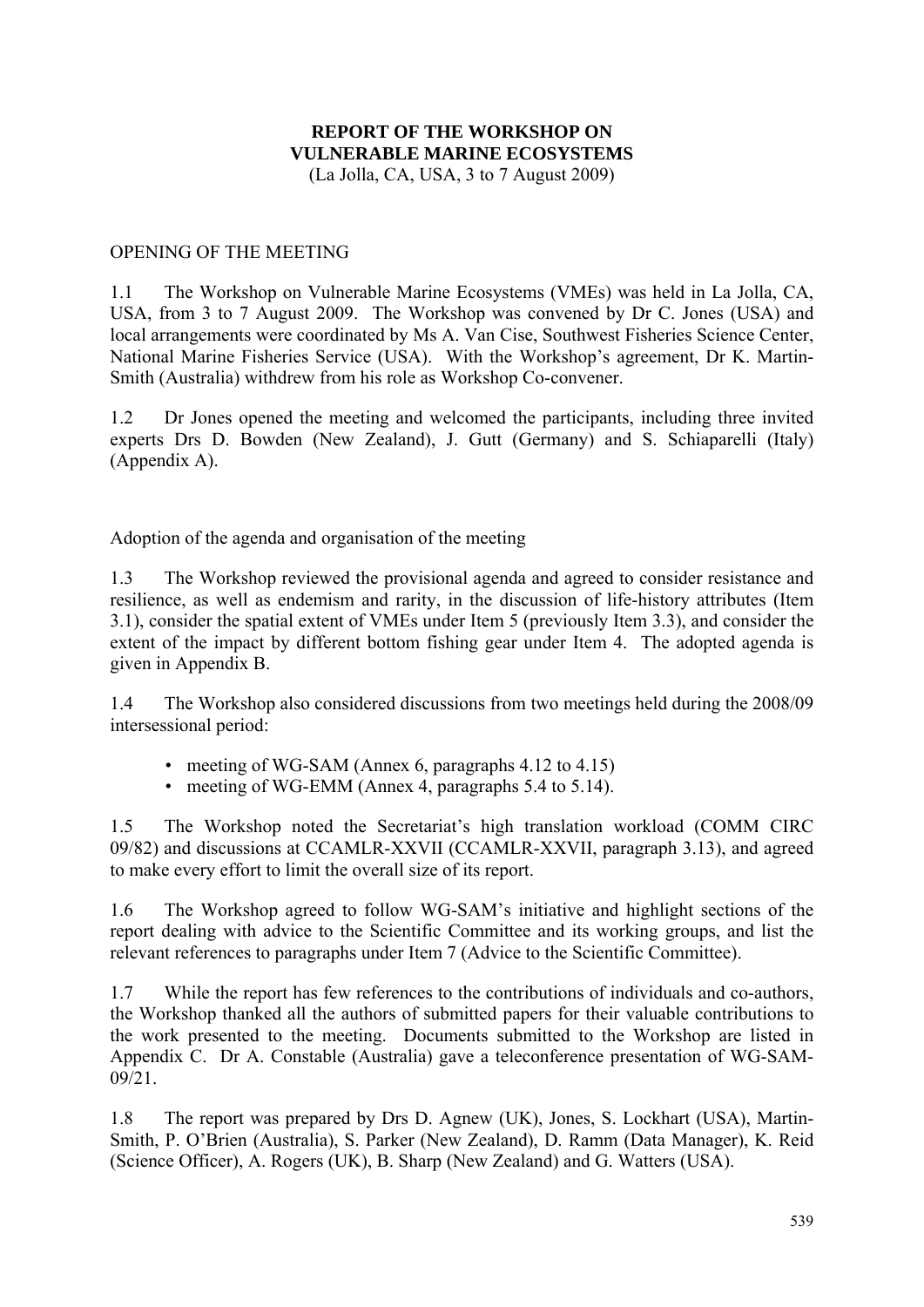## <span id="page-3-0"></span>INTRODUCTION

2.1 The Workshop reviewed the history of measures to conserve VMEs in CCAMLR, noting that benthic habitat protection measures, such as those contained in Conservation Measure 41-05, introduced in 2002, were used prior to the introduction of the term 'Vulnerable Marine Ecosystem'.

2.2 The Workshop noted efforts to conserve VMEs in the United Nations General Assembly (UNGA), particularly noting the Sustainable Fisheries Resolution 61/105 adopted by UNGA in 2006 and the provisions contained in OP83 of this resolution, and that this and Article II of the CAMLR Convention provided the basis for Conservation Measure 22-06.

2.3 The Workshop further noted the work of CCAMLR to manage bottom fishing practices to prevent significant adverse impacts on VMEs through the work of the Scientific Committee in 2007 and 2008 (SC-CAMLR-XXVI, paragraphs 4.159 to 4.171 and Annex 5, paragraphs 14.1 to 14.50; SC-CAMLR-XXVII, paragraphs 4.207 to 4.284, Annex 4, paragraphs 3.21 to 3.44 and Annex 5, paragraphs 10.3 to 10.109).

2.4 The Workshop noted that some terms, such as destructive fishing practices, the vulnerability of an ecosystem to fishing and what constitutes significant adverse impacts, were proposed in SC-CAMLR-XXVI/10.

2.5 The Workshop recognised that guidelines for the management of deep-sea fisheries, including provisions for the conservation of VMEs, were developed by FAO and presented in *FAO Fisheries and Aquaculture Report*, No. 881 (2009). The Workshop noted that these guidelines provide examples of some VMEs, including deep-sea corals and seamounts, but that this list is not exhaustive and does not encompass all potential VMEs in the Southern Ocean.

2.6 The Workshop noted that cumulative impacts, including those caused by multiple gear types, would be important when considering the effects of bottom fishing.

# HABITATS AND HABITAT-FORMING TAXONOMIC GROUPS THAT CONSTITUTE A VME

Life-history attributes, resistance, and resilience of VME taxa in the Southern Ocean

3.1 The Workshop considered which life-history characteristics of benthic invertebrates of the Southern Ocean would be indicative of vulnerability to bottom fishing gear. The Workshop developed several criteria based on the characteristics of VMEs set out in the *FAO International Guidelines for Management of Deep Sea Fisheries on the High Seas* (2009) to classify intrinsic factors that contribute to vulnerability to physical disturbance due to bottom fishing. These criteria were then evaluated relative to the life-history attributes of organisms in each taxonomic group based on published literature and expert opinion, including through analogy with related taxa.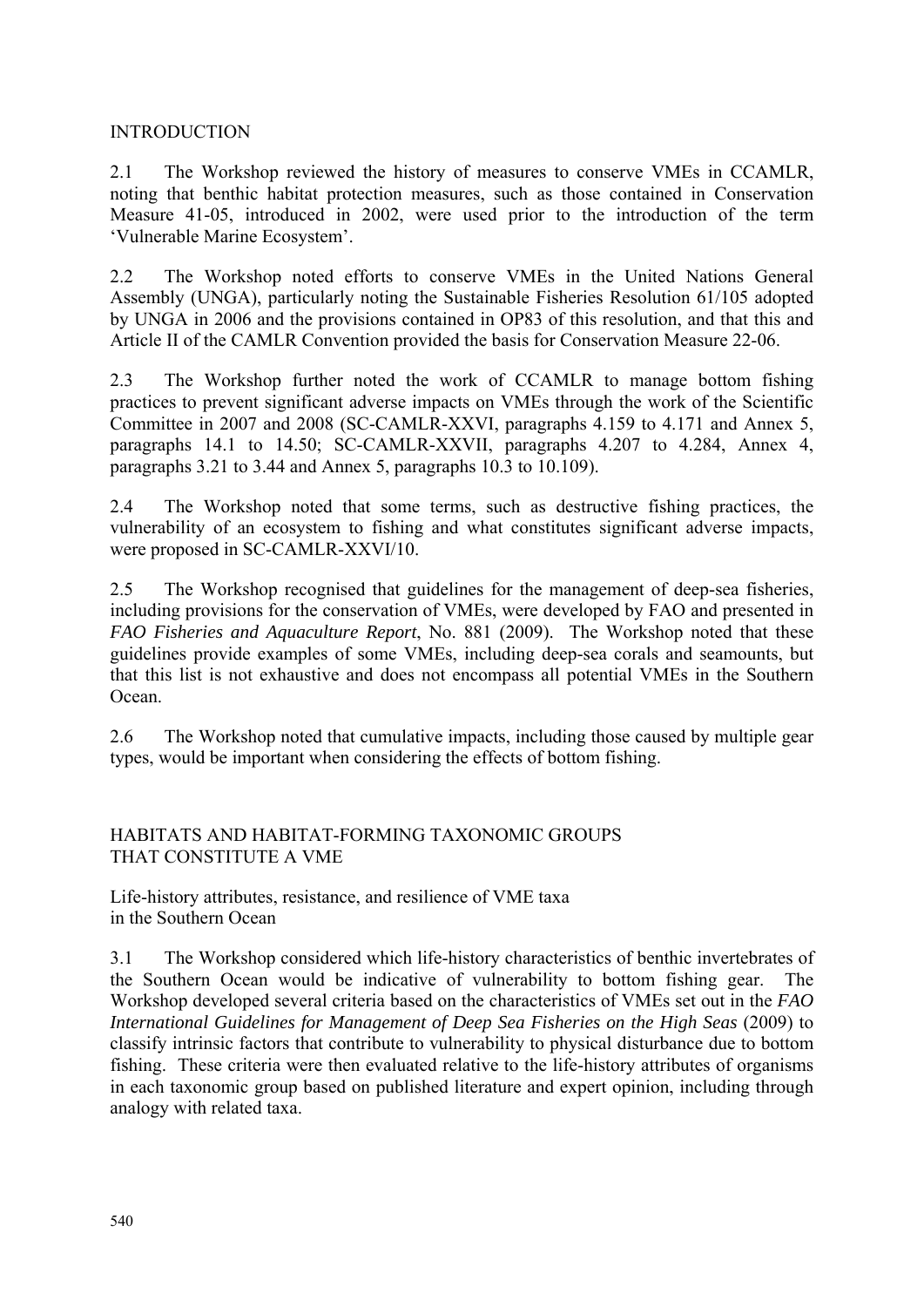- 3.2 The Workshop agreed that functional roles of VME taxa include, *inter alia*, that they:
	- (i) significantly contribute to the creation of a complex three-dimensional structure;
	- (ii) create a complex surface by clustering in high densities;
	- (iii) change the structure of the substratum (e.g. sponge spicule mats; Bett and Rice, 1992); or
	- (iv) provide substrata for other organisms (Gutt and Schickan, 1998).

3.3 The Workshop agreed that these functional roles are not limited to creating 'large' structures, noting that encrusting organisms or organisms that create patches of structurally complex sea-floor substrata can also support the existence of additional fauna (Jones et al., 1997).

3.4 An additional intrinsic factor contributing to vulnerability to disturbance is rarity or uniqueness (the term endemism is not used here because it is scale-dependent). For example, rare dense populations of single species or communities (e.g. aggregations of stalked crinoids or chemosynthetic assemblages) could be significantly impacted by a single fishing event, and the effect exacerbated by limited potential for recovery because of isolation from recruitment sources. All of the taxa included in Table 1 were considered to be vulnerable to disturbance by bottom fishing gear.

3.5 The seven criteria included in the evaluation of benthic taxa are defined below:

- 1. **Habitat-forming** One of the main characteristics of the structural species within VMEs is the degree to which they create habitat that could be used by other organisms. Organisms that are large, with a strong three-dimensional shape, or which create a complex surface by clustering in high densities, or changing the character of the substratum (e.g. sponge spicule mats), create habitats for other organisms. The relative degree to which organisms contribute to generating this habitat was classified as Low, Medium or High.
- 2. **Longevity** Mortality of long-lived organisms can result in long recovery periods to regenerate unfished age structure (possibly more than centuries). CCAMLR's objectives under Article II cannot be achieved if recovery does not occur over a time scale of 20–30 years. Therefore, where estimates of maximum longevity for the members of the taxon were available, they were scaled as Low  $($  <10 years), Medium (10–30 years) and High ( $>$ 30 years). Thus, longevity was categorised into the three levels with respect to the length of time an ecosystem takes to recover from fishing impacts and how this recovery time relates to the objectives of the Convention.
- 3. **Slow growth** Organisms which grow slowly will take a longer time to attain a large size or reproductive maturity. Slow growth rates of organisms are correlated with high longevity, but independent of age, slow growth requires longer times to generate maximum size. Vulnerability related to growth rate was classified as Low for fast growth rates, Medium, and High for slow growth rates.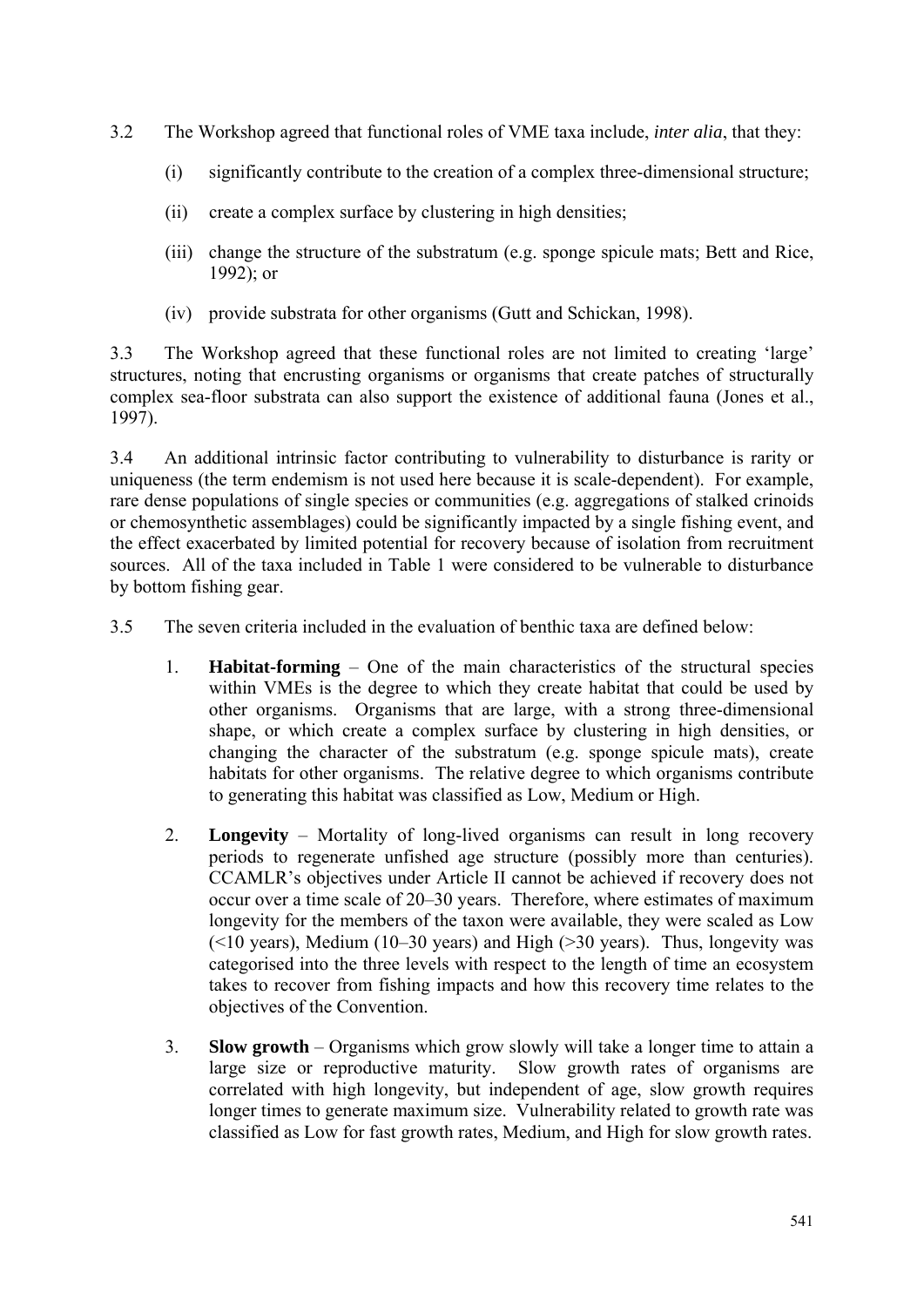- 4. **Fragility** The potential for damage or mortality resulting from physical disturbance from bottom fishing gear was classified as Low (organisms that are resistant due to their structure or behaviour), Medium, or High (tall, brittle, or otherwise easily damaged).
- 5. **Larval dispersal potential** The range of dispersal by larvae and propagules influences the ability of a species to recolonise impacted areas. Species which brood larvae, or otherwise have limited dispersal abilities, are less resilient to fishing disturbance because new recruits may not be available from a nearby source, and recruitment, recolonisation and recovery could be delayed. Organisms with high dispersal potential have a higher probability of supplying larvae to a disturbed area and are therefore more resilient. The reproductive strategies of brooding versus broadcast spawning were summarised for each group. Taxa consisting of brooding species were scored High, broadcast spawners Low, and taxa with a mix of both strategies were scored Medium.
- 6. **Lack of adult motility** Motility in itself should not exclude taxa from being vulnerable or less resilient to bottom fishing gear, as organisms which can move to some degree may still meet all the other criteria of vulnerability. However, the lack of motility does add some degree of vulnerability and decreases resilience because as adults those organisms cannot redistribute themselves in response to a direct disturbance, adjust their position if altered in some way, or move into a disturbed area to recolonise. Organisms that are completely sessile were classified as High; those with some limited potential for movement as Medium, and typically motile as Low.
- 7. **Rare or unique populations** Vulnerable taxa containing species that create dense, isolated populations are intrinsically vulnerable because they have a more limited potential for recovery. This criterion was classified as High if populations are isolated, and Medium or Low as population patch size or frequency of occurrence increases. Further, this criterion indicates vulnerability to physical disturbance and is independent of the habitat-forming characteristics of the taxon.

3.6 The Workshop recognised that, where coarse taxonomic groups were chosen, these may contain many species with a range of life-history characteristics. In this situation, the most precautionary values were used to characterise the potential vulnerability for the taxonomic group relative to the specific criterion. Coarse taxonomic levels were used to minimise the number of groups involved and to allow the inclusion of information derived from studies from the Southern Ocean or comparable ocean environments if necessary. The Workshop agreed that general relationships derived from meta-analyses of available information, such as those presented in WS-VME-09/12 and WG-EMM-09/35, could be useful where detailed information on particular taxa were lacking.

3.7 The Workshop agreed that Table 1 is a living document that should be periodically reassessed and updated to incorporate the best available science. In cases where the appropriate information was not available for a taxon, no score was given and the Workshop agreed that this was useful in identifying important information gaps.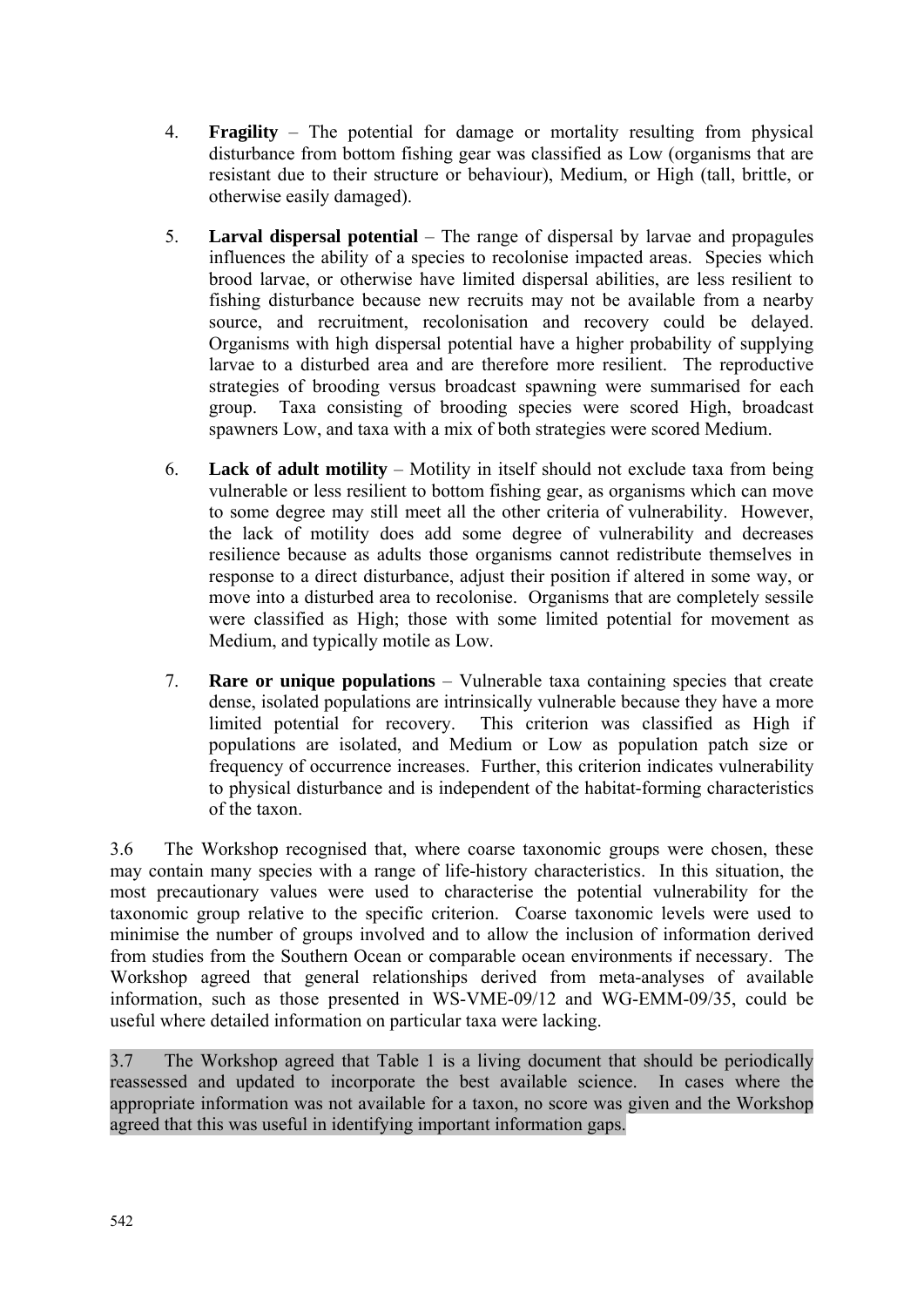3.8 The Workshop agreed that the parameters listed in Table 1 relate to the intrinsic vulnerability of VME taxa and that the actual impacts on VMEs depend on fishing intensity and the gear type that is deployed. All bottom fishing gears have the potential to impact seabed communities but have different levels of impact depending on the physical shape and weight of the gear and the way it is deployed (Rogers et al., 2008). However, fishing intensity is also extremely important as impacts of fishing gear on seabed communities are cumulative. Therefore, while some fishing gears may have a moderate or low impact per deployment, the cumulative impact of multiple deployments in a single area will increase damage to seabed communities over time and also negatively influence their recovery.

3.9 The observations from a benthos disturbance experiment in the Weddell Sea in which intensive trawling of a small area did not kill or remove all macrofauna (WS-VME-09/P5) support the view that bottom fishing impacts may not result in total mortality within the area impacted and that recolonisation does not need to occur from sources outside the impacted area. Dr Gutt noted that recent modelling work suggested that the rate of recovery may be strongly influenced by the proportion of surviving organisms remaining in the disturbed area (Potthoff, 2006). However, the Workshop recognised that the population growth potential is crucial to recovery time, and that recruitment dynamics are not well known for these taxa in the Southern Ocean. Also, there is evidence from outside the Convention Area that in some situations (e.g. intensive trawling on the summits of seamounts) VMEs may be totally or neartotally removed and subsequent recovery has not been observed 20 or 30 years post impact (Clark et al., in press).

3.10 The Workshop agreed that vulnerability is a continuum, not a binary characteristic of a species or assemblage. Therefore, designating a list of coarse taxonomic groups as being vulnerable will inevitably exclude some species that are potentially vulnerable to the use of bottom fishing gear, and may include some species that are less vulnerable. Evaluating the intrinsic factors contributing to vulnerability from physical disturbance indicates a number of taxonomic groups could be significantly impacted by bottom fishing activities.

Benthic invertebrate taxa consistent with VMEs

VME habitat-forming organisms and features specified in Annex 22-06/B

3.11 The Workshop recommended that Conservation Measure 22-06, Annex 22-06/B, be restructured to collect information related more directly to research vessel encounters with VME taxa. These changes could be addressed by WG-FSA. Specifically, the Workshop recommended that:

- (i) the habitat-forming organisms should be replaced with the VME taxa listed in Table 1, and with the addition of a category for other taxa;
- (ii) more details about the type of sampling gear used, and a list of other types of information collected from the site, should be requested;
- (iii) because these encounters would likely be by research vessels, there is some potential that additional data could be collected while the vessel is at the site. A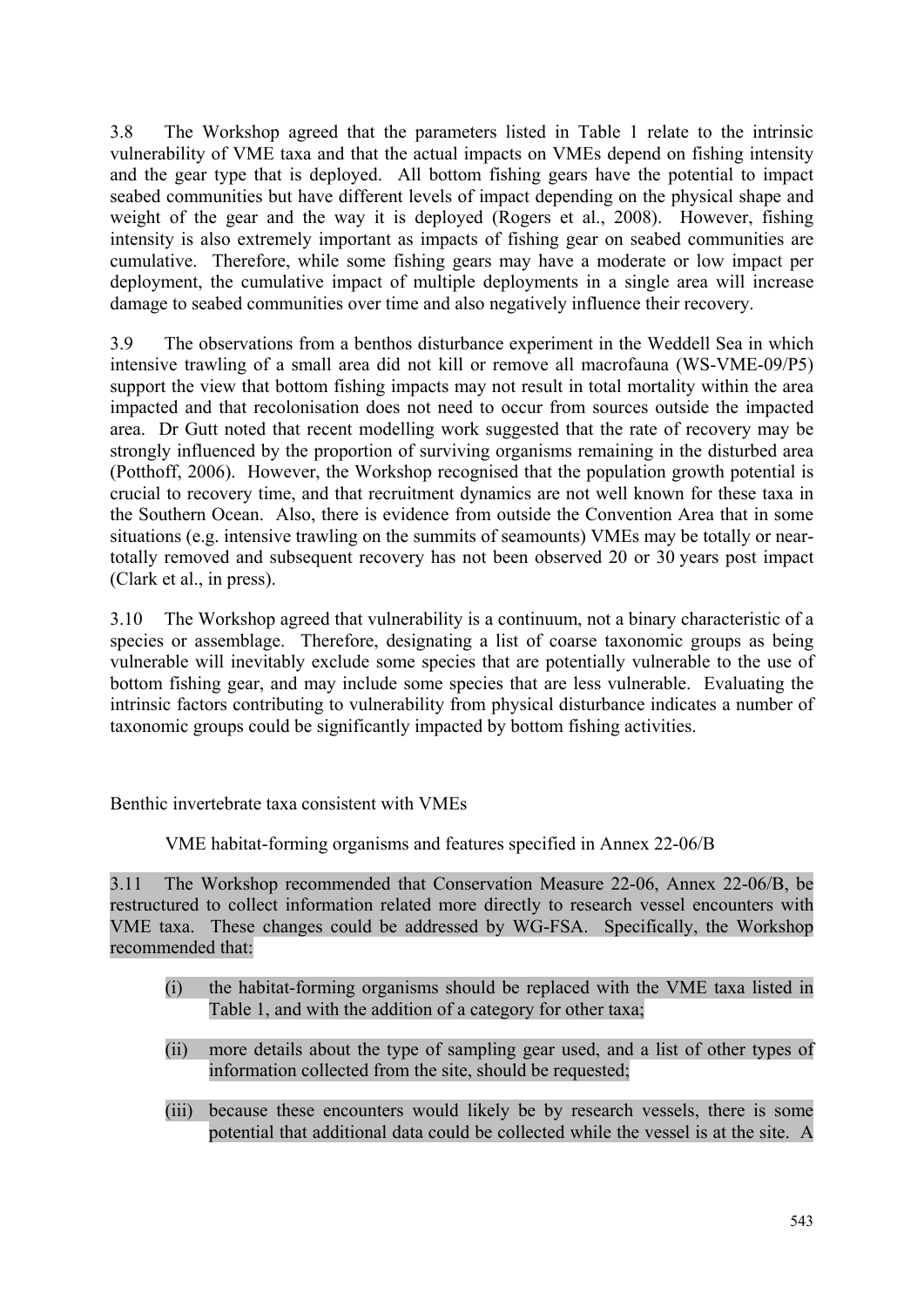list of the high-priority types of data, such as multibeam bathymetry, oceanographic variables, sediment types or video recordings, could be provided to encourage the collection of these additional data;

- (iv) sections 4 and 5 of the annex be combined and made less prescriptive;
- (v) the annex include a section to provide a rationale and supporting evidence for the notification (see paragraph 6.13).

Review of Benthic Invertebrate Classification Guide

3.12 The Workshop noted the guide to Heard Island and McDonald Islands (HIMI) benthic invertebrates (WS-VME-09/13). The guide has now been finalised and will be made available to interested members. A benthic invertebrate identification guide is also being developed for the Ross Sea (see paragraph 6.6) and will be made available when complete.

3.13 The Benthic Invertebrate Classification Guide for Potentially Vulnerable Marine Ecosystems (WG-EMM-09/8; see also WG-FSA-08/19) was reviewed by the Workshop relative to the list of vulnerable taxa listed in Table 1. The Workshop agreed that this guide was applicable to all regions of the area defined in Conservation Measure 22-06, noting that additional VME taxa may be included in the guide in future revisions as information becomes available. The Workshop also encouraged work to continue to identify and characterise chemosynthetic communities within the CAMLR Convention Area.

3.14 Recognising the utility of the guide described in the preceding paragraph (also see TASO-09/8), the Workshop requested a number of minor improvements, including additional VME taxa columns, additional characteristics through photographs and text to aid in identification, and better contrasting information to distinguish currently confusing taxa. The Workshop noted that additional species codes will need to be developed to aid in recording additional VME taxa. The Workshop also agreed that for the purposes of the guide and of identification of VMEs, all corals (live or dead) should be reported to the taxonomic resolution in the guide. The Workshop agreed that the revised guide be titled the 'CCAMLR VME Taxa Classification Guide' and should be submitted for review by WG-EMM and WG-FSA.

3.15 The Workshop recommended that distributions of VME taxa weights and sizes recorded in both research and observer data be investigated with an aim to provide an additional characteristic to use in the CCAMLR VME Taxa Classification Guide. This would eventually aid vessels in determining when move-on rules that depend on the by-catch of various-sized VME taxa might be triggered.

3.16 The Workshop summarised its advice from discussions under this agenda item as follows:

(i) Scientific evaluation of the presence of vulnerable taxa or of fishery impacts to vulnerable taxa can be made using both fishery-dependent and fisheryindependent data, and the vulnerable taxa encountered may be different for different sampling devices (e.g. bottom longline gear, bottom trawl or underwater video).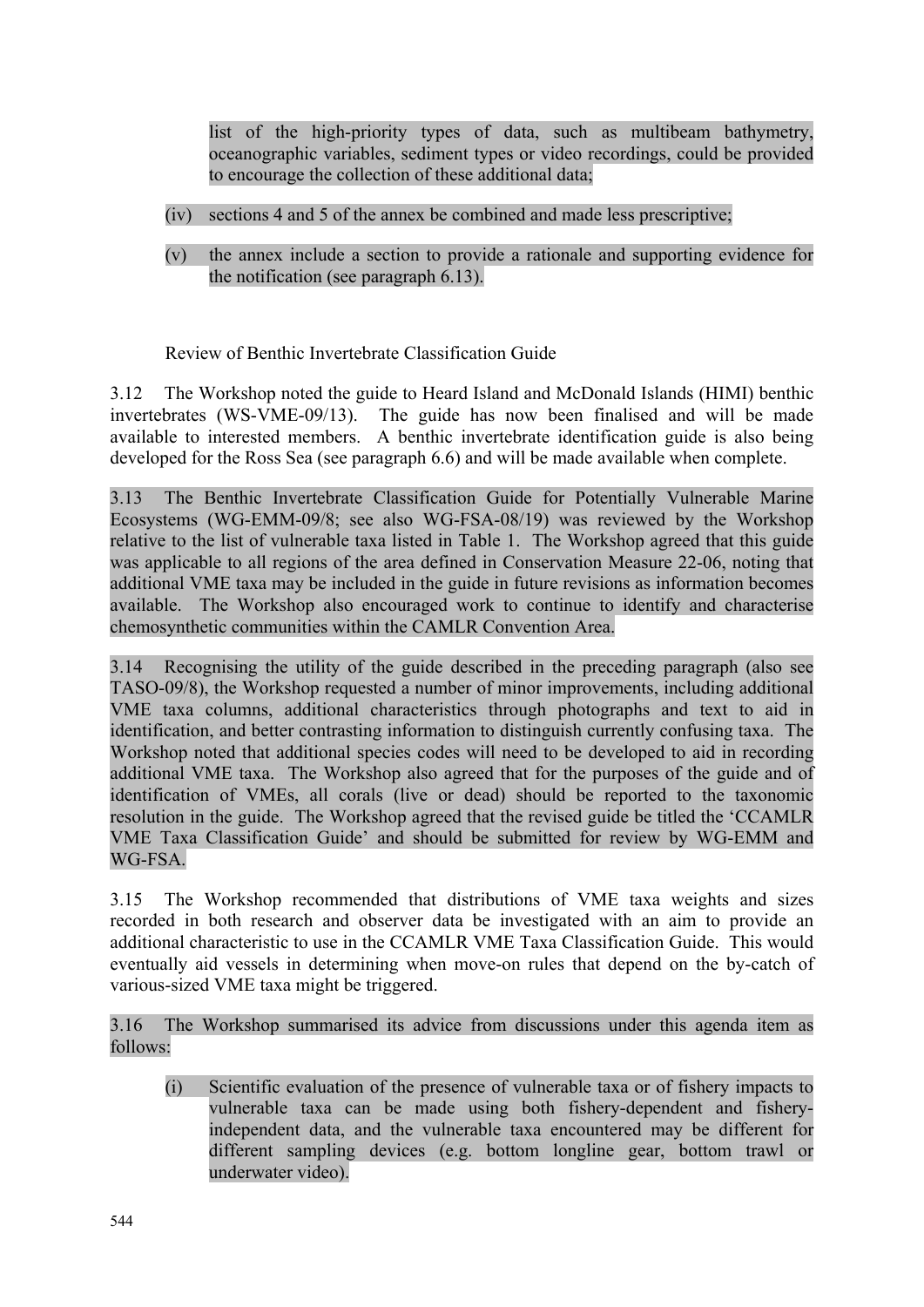- <span id="page-8-0"></span>(ii) Different taxonomic groups have qualitatively different degrees of intrinsic vulnerability to physical disturbance. The degree of impact and potential recovery time is influenced by the spatial overlap of the fishery footprint with the distribution of each vulnerable taxon, the intensity (cumulative effects) of fishing effort in overlapping areas, and those intrinsic factors.
- (iii) In addition to intrinsic vulnerability factors, the assessment of bottom fishing impacts should incorporate fishery specific factors, such as spatial overlap between fishing effort and VME distribution, and any correlations between VME taxa and fishery species.
- (iv) A single VME Taxa Classification Guide can be developed for use in all CCAMLR areas specified in Conservation Measure 22-06.

# EXTENT OF IMPACT BY DIFFERENT BOTTOM FISHING GEAR

4.1 The Workshop acknowledged that currently all of the bottom fishing in the CAMLR Convention Area covered by Conservation Measure 22-06 was by longline. Given the limited overlap in the use of different longline gear (i.e. autoline, Spanish or trotline), there was insufficient data to compare the different impacts on VMEs of these different gear types. However, the Workshop did acknowledge that simply on the basis of the characteristics of the gear, especially the potential for movement of the mainline and hooks during the soak period, there was considerable potential for differences in the interaction of the gear with benthic organisms.

4.2 The Workshop considered WG-SAM-09/P1 which described the use of a flexible framework for estimating the impacts of bottom fishing gear on vulnerable taxa given the uncertainties that exist. The use of this framework to assess the cumulative impacts of fishing in the Ross Sea by New Zealand flagged vessels indicated that a primary factor influencing the potential impact of different longline gear types was the extent of lateral movement of the mainline in contact with the sea floor during line retrieval.

4.3 The Workshop recognised that the use of this framework to derive absolute measures of impact is subject to great uncertainty, but that the framework is valuable for making explicit the consequences of different assumptions, and for estimating the plausible upper and lower bounds of cumulative impact to date or of proposed future fishing activities, given particular assumptions about the spatial distributions of VME taxa. The Workshop noted that in response to Annex 6, paragraph 4.9, the authors of WG-SAM-09/P1 had applied the impact assessment in very small areas within which fishing effort distributions appeared uniform or random in space, in order to more closely approximate a condition in which the assumption of no systematic association between fishing distributions and VME taxa is valid. Actual distributions of VMEs remain unknown. The Workshop noted that the approach would be enhanced by efforts to validate this assumption, either by mathematically establishing the random distribution of effort at that scale or by examining actual effort distributions with reference to a range of simulated VME distributions, e.g. using the approach described in WG-SAM-09/21. The Workshop also recognised that the framework was potentially very useful to compare the relative impacts of fishing operations using different gear or operating in different locations.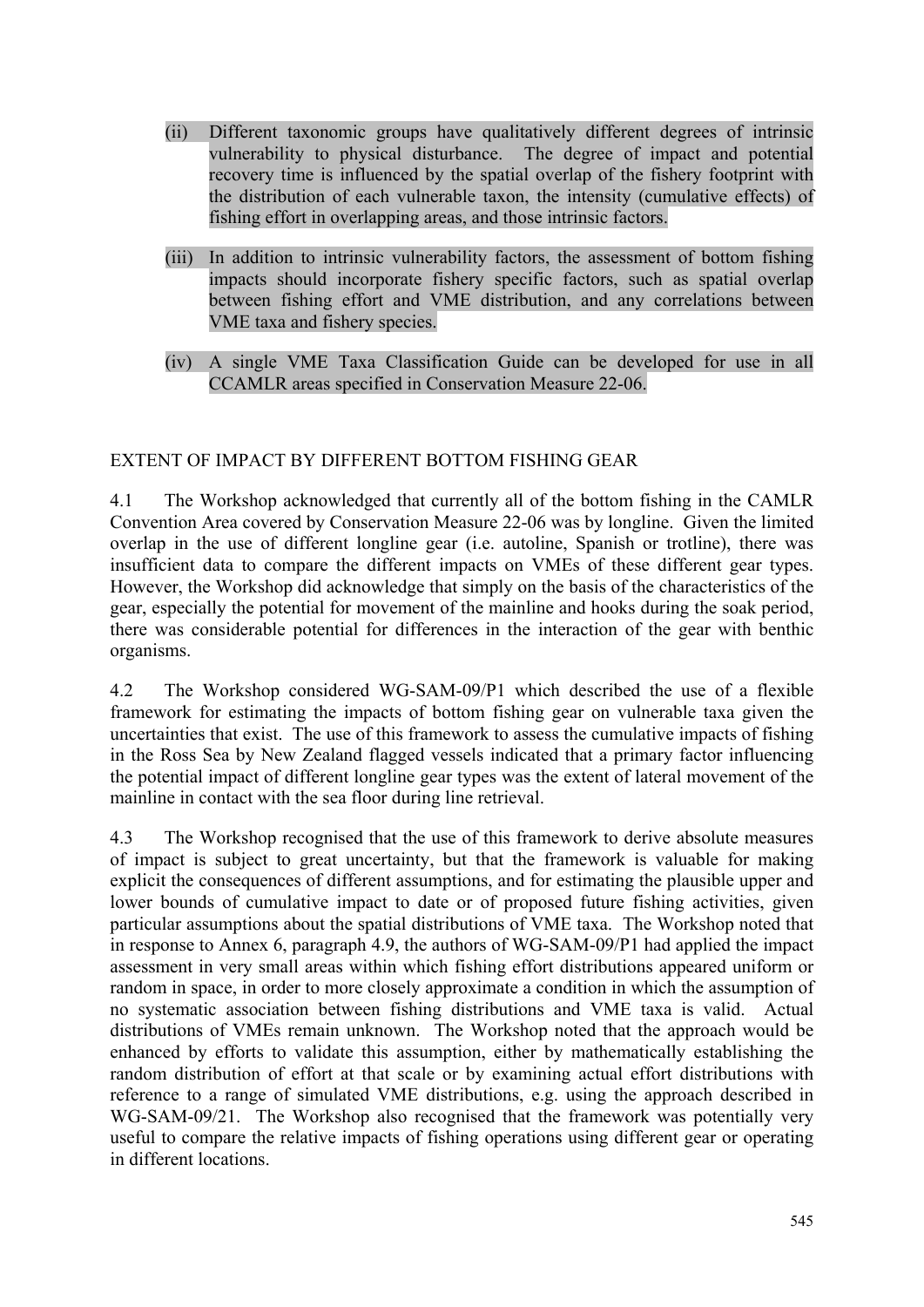4.4 Furthermore, the Workshop agreed that the combined use of this framework with that described in WG-SAM-09/21 (see paragraph 4.9) would allow the use of available data indicative of fishing effort and likely impact, and the simulation of other aspects of the risk assessment process for which data does not currently exist, i.e. the spatial distributions of VME taxa.

4.5 The Workshop suggested that the method be investigated as a tool that could be used in the routine impact assessment undertaken by Members in fulfilment of the requirements of the pro-forma notification in Conservation Measure 22-06, Annex 22-06/A. Such an investigation should consider the requirements of assessments of different gear types (Spanish longlines, autolines, droplines, trotline, pots singly, pots on strings) and the tool should operate using data requested from the Secretariat databases.

4.6 Although much of the information relating to fishing impacts to VMEs in the area included in Conservation Measure 22-06 will derive from fishery observations, a comprehensive evaluation of vulnerability might also utilise information from other sources (such as video or photographic data and geomorphologic information).

4.7 The Workshop recognised that there is currently little information available to monitor or evaluate impacts to taxa that may be vulnerable to bottom fishing but have unknown spatial distributions and are not observed in fishery by-catch. An expanded list of taxa could be considered when conducting scientific surveys and experiments using various sampling methods that efficiently collect data on a wider range of species (e.g. vent and seep taxa, or tube-building serpulid worms may not be catchable by bottom longline gear). Vulnerable taxa able to be monitored in the fishery would necessarily be a subset of the list of taxa that might be impacted by the fishery simply due to catchability constraints.

4.8 The Workshop considered additional fishery-specific factors that will modify the threat to VMEs from fishing:

- (i) Spatial distribution relative to fishery. The greater the degree of spatial concordance in three dimensions (latitude, longitude and depth) between the occurrence of benthic communities and fishing effort, the greater the impact on those communities from bottom fishing.
- (ii) Aggregation relative to fishery. If VMEs are highly aggregated, the likelihood of an encounter with bottom fishing gear may be decreased but the impact may be increased.
- (iii) Association with fishery species. A positive relationship between VMEs and fishery target species will increase the threat from bottom fishing while a negative relationship will decrease the threat.
- (iv) Gear-specific vulnerability. The proportion of individuals of different VME taxa that are dislodged, damaged or killed will vary depending on gear type, thus affecting potential rates of recovery.
- (v) VME area impacted per unit effort. Uncertainties exist concerning the area impacted by many gear types – for example lateral movement of longlines will increase the impact footprint.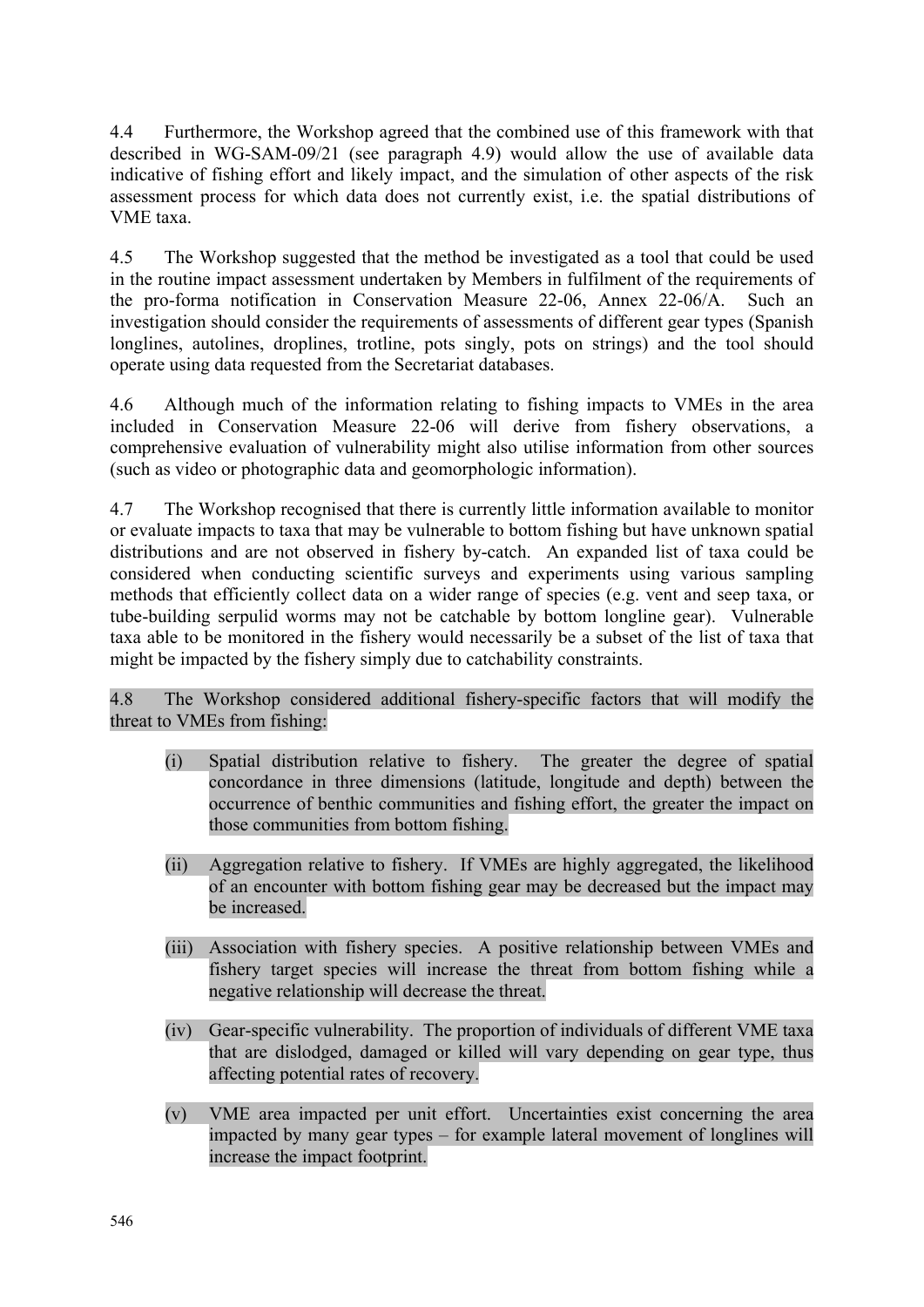<span id="page-10-0"></span>4.9 WG-SAM-09/21 presented a simulation model (coded in R) for evaluating management strategies to conserve the ecological structure and function of benthic habitats that had already been considered by both WG-EMM and WG-SAM (Annex 4, paragraphs 5.12 to 5.14; Annex 6, paragraphs 4.11 to 4.15). The Workshop recognised that several of the suggestions for improvements made by the working groups had been incorporated into the model, as well as the provision of a draft manual, and congratulated the author for these developments.

4.10 The Workshop agreed that the outputs of discussions on resistance and resilience, such as Table 1, could be used as a basis to parameterise the model. Unfortunately the Workshop was unable to provide further commentary due to time constraints but urged further development of this model and its application.

# METHODS FOR IDENTIFYING LOCATIONS OF VMEs

Available and potential data sources

Fishing vessels

5.1 The Workshop agreed that longline sets by fishing vessels are the most easily accessible and widely distributed method for sampling VME indicator organisms in areas where the toothfish fishery takes place. Nevertheless, it was recognised that longlines are unlikely to be good samplers of benthic organisms, and there are significant uncertainties about the relative catchability of different taxa by different types of gear and at different depths (SC-CAMLR-XXVII, Annex 5, paragraphs 10.22 and 10.38). Thus, longlines might not be equally good at identifying different types of VME if they are indicated by taxa of varying catchability.

5.2 WS-VME-09/5 analysed vessel-reported VME data and scientific observer data to compare two different metrics for monitoring VME indicator organism catch rates. Although there was a relationship between the number of VME indicator units and the number of VME indicator organisms per thousand hooks by line section, there was a high degree of scatter partially caused by the mix of 'heavy' and 'light' VME taxa captured on longline segments. Nevertheless, there appeared to be some consistency between taxa associations, for instance triggers with high numbers per thousand hooks generally comprised stylasterids and basket stars.

5.3 The Workshop agreed that it might be important to distinguish between catch rates of different VME taxa in order to interpret what type of community might be indicated by the composition of VME indicator units (paragraphs 6.8 to 6.10).

5.4 WS-VME-09/8 examined the distribution of different VME indicator taxa in the Ross Sea using data from the NIWA Invertebrate Collection, SCAR MarBIN and CCAMLR 2009 observer data. Scientific sampling is concentrated on the shelf, whereas fishing is concentrated on the slope, meaning that data from fishing vessels is important, and often the only source of data, for understanding the overall distribution of VME indicator taxa.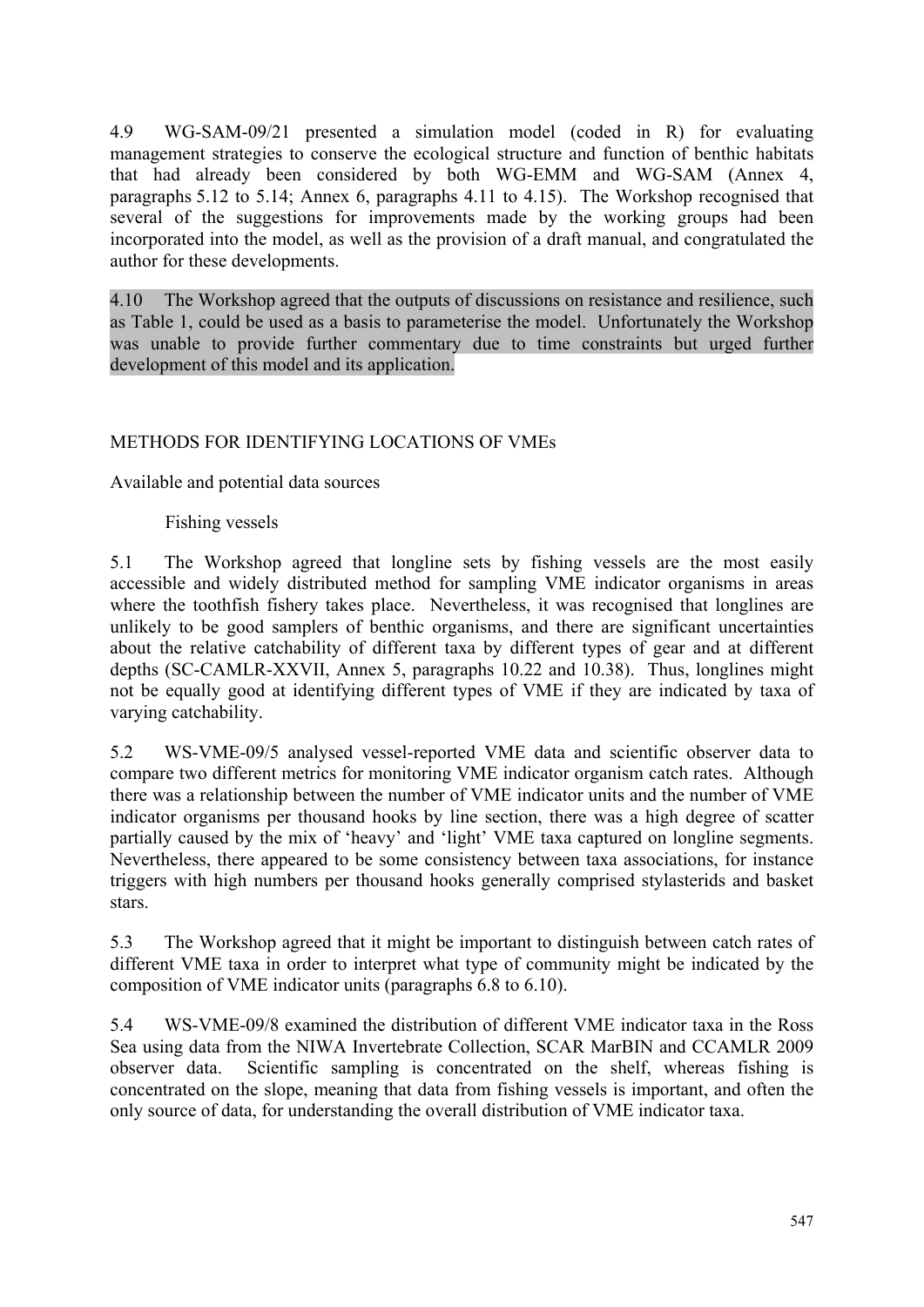5.5 TASO-09/8 examined the issue of ease of identification of VME taxa by observers and found that observers were able to easily distinguish VME from non-VME taxa using the Benthic Invertebrate Classification Guide (WG-EMM-09/8) without specific training in identification of VME taxa (Annex 9, paragraphs 3.9 and 3.10).

5.6 Vessels themselves are required under Conservation Measure 22-07 to report encounters with VME indicator organisms where the volume or weight of the organisms caught in one line segment was greater than five VME indicator units, and additionally were urged to report the VME data from all line segments to the extent possible. WG-EMM-09/8 reported that 30 VME indicator notifications were made in exploratory bottom fisheries in 2008/09 and that 13 of the 18 vessels fishing had reported the additional fine-scale VME data.

5.7 The VME notifications under Conservation Measure 22-07 for the 2008/09 season were:

- Subarea 48.6: 1 notification of > 5 units
- Subarea 88.1: 18 notifications of  $>5$  units, including 5 notifications of  $>10$  units
- Subarea 88.2: 11 notifications of  $\geq$ 5 units, including 2 notifications of  $\geq$ 10 units.

In addition, one VME fine-scale rectangle (an area of  $0.5^{\circ}$  latitude by  $1^{\circ}$  longitude) was identified in Subarea 88.2, where eight notifications of >5 units had been made.

5.8 Considering that the requirement for recording and reporting VME data only came into effect this season, and that the reporting of non-trigger VME data was not mandatory, the Workshop congratulated fishing vessels and observers on the quantity of the data that they had been able to report during the season. Data provided by vessels and observers have proven useful in investigating the relationship between fishing, fish catch and VME indicator units undertaken this year (WS-VME-09/5 and 09/7).

5.9 The Workshop agreed that high-resolution data from fishing vessels and observers were necessary to fully understand key issues concerning the impact of fishing on VMEs. Different data can provide key information such as the spatial scale of VME indicator organism occurrence and interaction with gear or associations of different taxa and between VME indicator organisms and fish. Although not all vessels had reported VME data for each line segment, enough data had been reported to demonstrate its utility. Some vessels had reported these data for entire lines, which although still useful, was not directly comparable with the line-segment data.

5.10 The Workshop further agreed that the relationship between data obtained from fishing vessels and observers and actual impacts on VMEs in relation to the effects of bottom fishing remains uncertain. Uncertainty could be reduced through the use of camera gear for example (SC-CAMLR-XXVI/BG/30; WG-FSA-08/58).

5.11 The Workshop noted the importance of distinguishing between nulls (where no observations were made) and zeroes (where observations were made but no VME taxa were found) as this is particularly critical to identify the patch size of VMEs and in habitat suitability modelling (see paragraphs 5.27 to 5.37).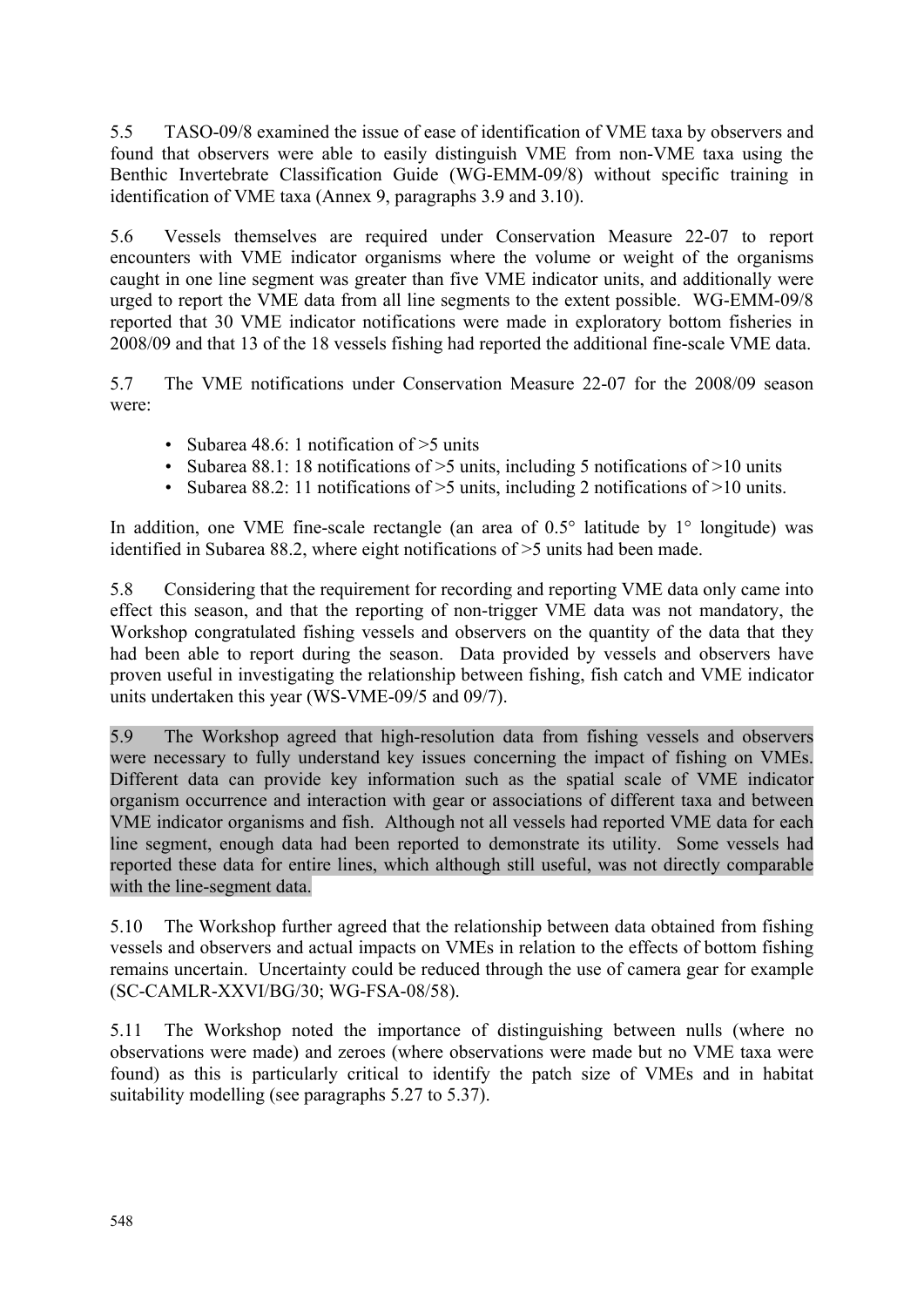5.12 The Workshop made the following recommendations with respect to data collection on vessels:

- (i) vessels should only report total weight of VMEs, not volume;
- (ii) reporting of all VME data and fish catch data by line segment should be mandatory for a subset of whole lines for all vessels;
- (iii) whenever whole lines are monitored, all catches of VME taxa for every segment should be recorded, including entering a zero catch if no VME taxa were caught;
- (iv) observers should be required to identify taxa for VME catches on segments from the same segments as the vessel's subset (see (ii) above);
- (v) observers should record both weight and numbers of each VME taxon at the level of the line segment when monitoring VME data (paragraph 5.3);
- (vi) vessels and observers should be careful to record geodetic datum<sup>1</sup> information and avoid transcription errors in location data.

Fishery-independent research

<u>.</u>

5.13 The Workshop considered other methods of locating VMEs using research data.

5.14 WS-VME-09/4 indicated how VMEs might be located by considering physical mechanisms of trophic focusing which are determined by the interactions of oceanographic dynamics and geomorphology.

5.15 WS-VME-09/9 outlined an approach to locating chemosynthetic communities using a range of data acquired through a variety of different surveys such as seismic reflection surveys. The Workshop noted that the SCAR Action Group would also compile a field guide to chemosynthetic communities to allow observers to classify them in by-catch.

5.16 WS-VME-09/10 described the development of an Antarctic-wide geomorphic map of the sea floor for use in locating potential VME sites and for bioregionalisation. The geomorphic map is based on global bathymetric datasets to provide the most uniform coverage of the entire region. The value of the approach to VME detection is that it locates seamounts over 12 km in diameter even in areas lacking ship-based data.

5.17 The Workshop agreed that geomorphic mapping should be made available via the CCAMLR Secretariat so that individual VME locations could be overlaid on it to investigate possible relationships between VME distributions and geomorphology. It was recognised that polygon data like this are difficult to include in statistical modelling exercises that use gridded data. However, the geomorphology does provide seamount locations and insights into environmental characteristics in areas where there are no other data.

<sup>1</sup> A geodetic datum is the earth model used to locate latitudes and longitudes on the earth surface. The location of a latitude-longitude pair on the earth's surface can vary by hundreds of metres for different geodetic datums. The datum used for a navigation system is specified in the system set-up of GPS units and hydrographic charts specify what datum was used as part of the legend.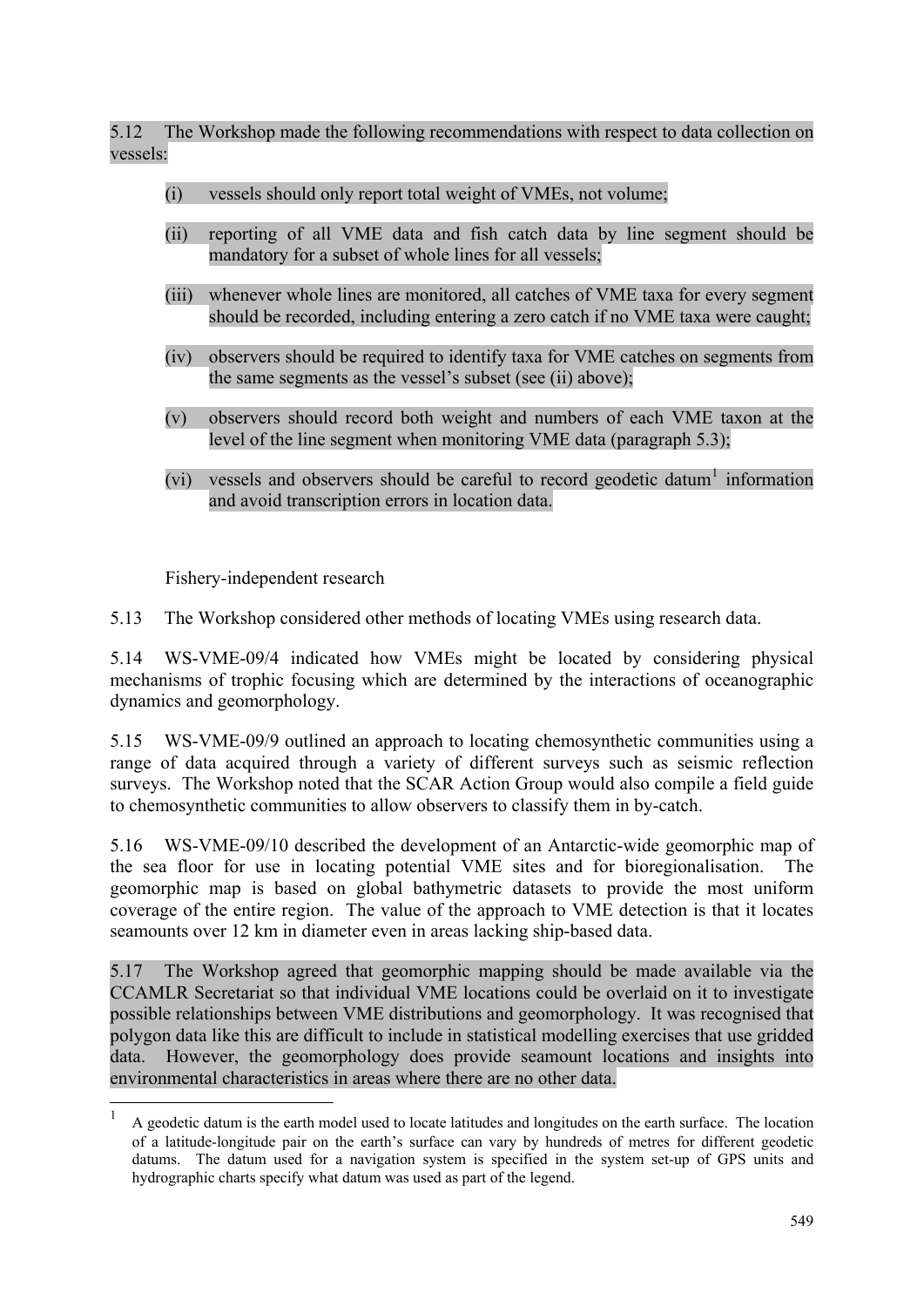5.18 WG-EMM-09/32 presented results from two surveys on the Antarctic Peninsula margin and the South Orkney Islands. The surveys used benthic trawls and video transects to collect benthic samples. VME taxa were common at almost every station so the investigators defined a threshold weight of 10 kg per 1 200  $m^2$  trawled to be analogous to the trigger set out in Conservation Measure 22-07.

5.19 The Workshop discussed the applicability of a threshold for defining a potential VME identified during research. Conservation Measure 22-06, Annex 22-06/B, requires only presence of VME organisms, but it was recognised that this could apply to almost every station sampled in this study, and that this was not consistent with the spirit of the conservation measure.

5.20 The Workshop recommended that CCAMLR Members develop mechanisms for acquiring non-fisheries research information from national programs and to provide information that could be useful for identifying potential VME areas.

Use of fish diversity as an indicator of VME

5.21 The Workshop noted that results from studies investigating whether the abundance and biomass of fish are enhanced by the presence of epifaunal coral and sponge communities on seamounts or in other deep-sea ecosystems are equivocal. Observations have indicated that catches of commercially valuable species may be higher in and around cold-water coral reefs (Husebø et al., 2002). Research submersibles, ROVs or other scientific methods have recorded significantly higher abundances of fish and crustaceans in coral and sponge versus non-coral and sponge habitats in some cases (Lindberg and Lockhart, 1993; Brodeur, 2001; Koenig, 2001; Krieger and Wing, 2002; Costello et al., 2005; Pirtle, 2005; Stone, 2006; Tissot et al., 2006; Ross and Quattrini, 2007), and not in others (Auster, 2005). In Alaska, 97% of juvenile rockfish and 96% of juvenile golden king crab were associated with emergent epifaunal invertebrates such as corals and sponges (Stone, 2006). In the northeastern Atlantic, visual surveys of areas of the continental margin indicated that 80% of individual fish and 92% of fish species were observed on *Lophelia pertusa* reefs in comparison to non-reef habitat (Costello et al., 2005).

5.22 The Workshop noted that in the Antarctic there are few data relating the distribution of fish species to benthic habitat, particularly VMEs. Unpublished work has identified a specific association between *Patagonotothen guntheri* and sponges, where the eggs of the fish have been repeatedly found in sponge colonies (E. Fitzcharles, BAS, UK, unpublished data). There are also observations that *Trematomus* spp. are often observed in association with sponges (Gutt and Ekau, 1996) and *Lepidonotothen nudifrons* are associated with dense aggregations of bryozoans (C. Jones, pers. obs.).

5.23 Although there is some potential for association of specific fish species and perhaps even overall fish diversity with VMEs, unless these fish were also vulnerable to capture by longlines, examination of fish by-catch rates and diversity may not provide useful indicators of VME presence.

5.24 WS-VME-09/7 described an analysis of VME indicator data reported by vessels and toothfish CPUE in the Ross Sea. The paper found little evidence for a functional relationship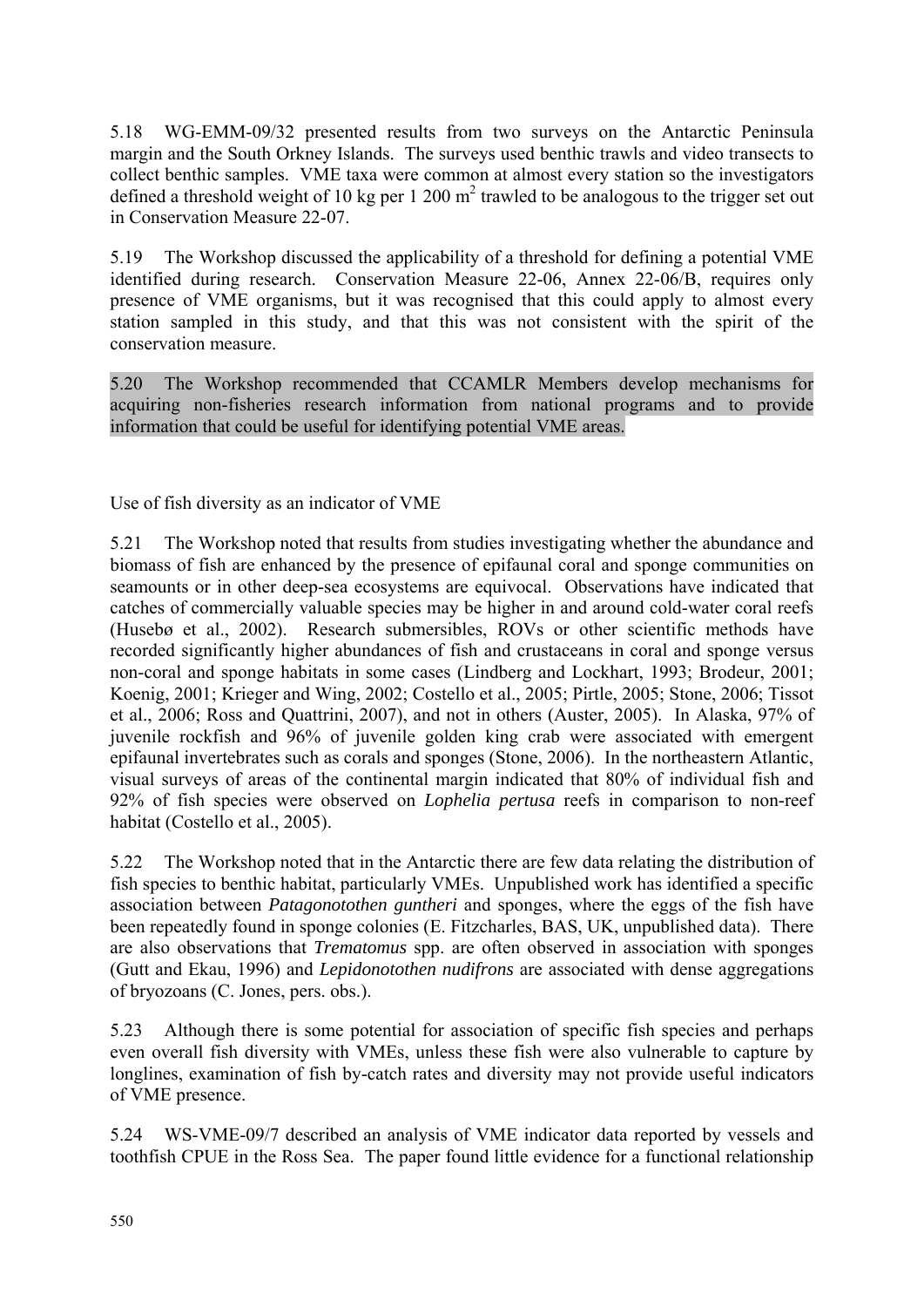between toothfish catch and VME units, and vessel was the most significant factor influencing VME units and VME units declined with depth. Further, catch rates of VME units were higher in the west of Subarea 88.1 close to Cape Adare than in the east.

5.25 The Workshop examined preliminary investigations undertaken by the Data Manager which highlighted the limitations of the current dataset to detect relationships between the catch rates of other fish species – macrourids, rays or *Antimora* – with VME taxa observations.

5.26 The Workshop concluded that, given the evidence to date, it was unknown whether the examination of fish diversity from longline samples would generate useful indicators of VME location. The Workshop agreed that this approach could be further investigated and urged Members to submit analyses to WG-FSA. These studies should consider:

- (i) different fish parameters size, species, density and diversity;
- (ii) the relationship between fish catches and the occurrence of each specific VME taxon listed in Table 1;
- (iii) issues of the potential saturation of hooks at high levels of VME taxa catch;
- (iv) scale issues for instance, the possibility that toothfish are attracted to a longline from a wider area than the area from which VME data are being collected; and differences in size between VME patches and longline segments;
- (v) the variation in catchability of toothfish may be influenced by different aspects of the configuration of gear and habitat compared to the aspects that influence variations in catchability of VME taxa, and these aspects may vary independently;
- (vi) the catchability assumptions both in regard of fish and VMEs.

Spatial extent of VMEs

Predicting the locations of VMEs in the absence of direct observations

5.27 The Workshop reviewed WS-VME-09/4, 09/9, 09/10, 09/P1, 09/P2, 09/P3 and 09/P4, as well as Tittensor et al. (2009) that included analytical and statistical options that may be useful for predicting the distributions of VMEs.

5.28 Furthermore, the Workshop noted that data-driven spatial modelling approaches (as in WS-VME-09/P1 to 09/P4) were preferable to hand-drawn geomorphology classifications, as in WS-VME-09/10, for many applications, but that geomorphology data may be better at discerning particular features of interest (e.g. seamounts) and as such may be useful as a stand-alone tool, or to modify the outputs of other modelling efforts.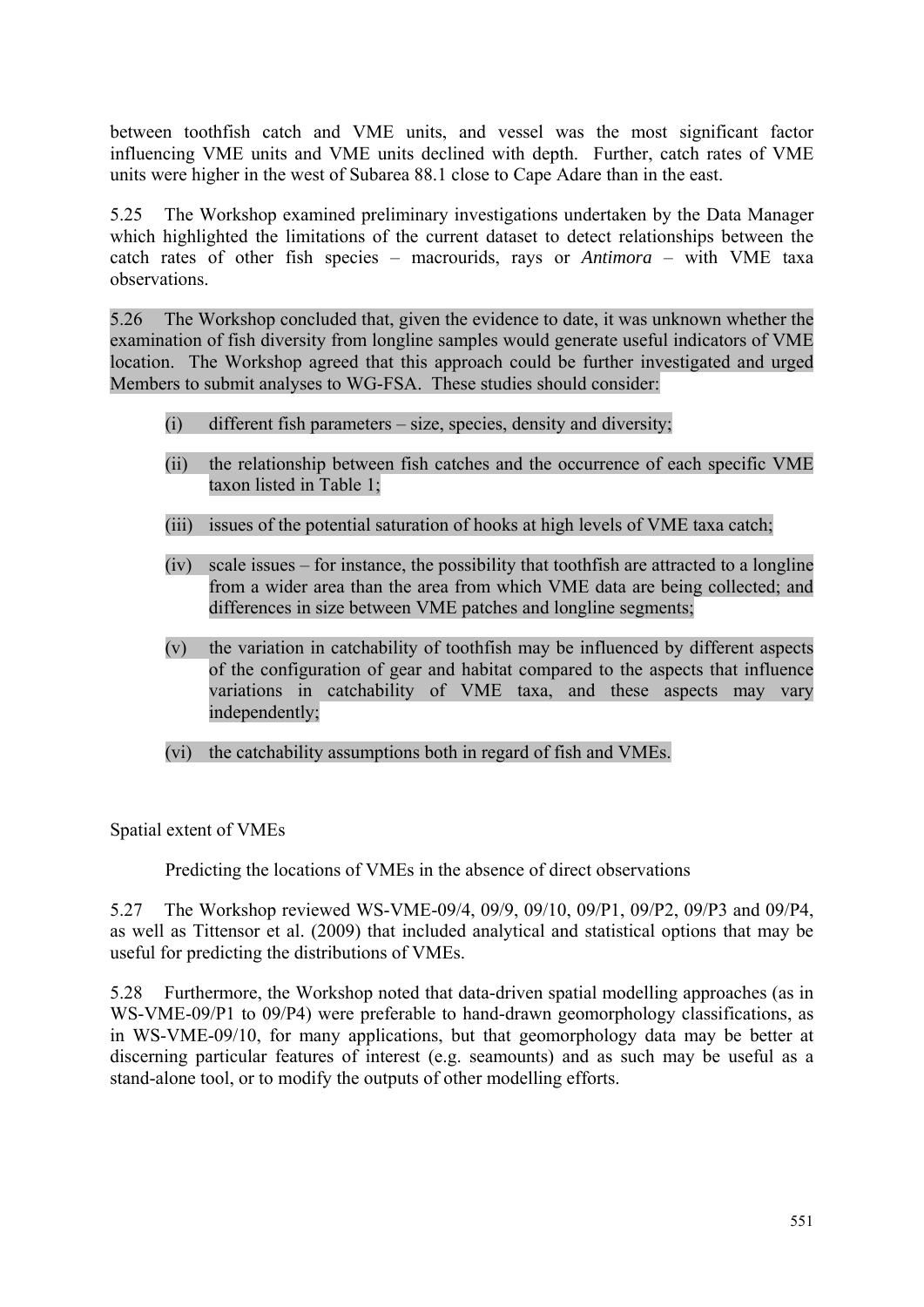5.29 The Workshop noted that the data-driven spatial modelling approaches require two kinds of data:

- (i) spatially comprehensive environmental data layers (e.g. depth, water temperature);
- (ii) biological datasets for the taxa in question (either presence-only, presence– absence, or abundance).

5.30 It was further noted that sufficient environmental data exists at present to effectively run these models (although assembling spatial datasets in useful format is not a trivial task), but that biological data are likely to be limiting. The following spatial modelling methods were judged to be appropriate (as in WS-VME-09/P1), in order of increasing power to make highly resolved predictions, but also increasing demand for quality data:

- (i) bioregionalisation (SC-CAMLR-XXVI, Annex 9)
- (ii) Environmental Niche Factor Analysis (ENFA) (Tittensor et al., 2009)
- (iii) Generalised Dissimilarity Modelling (GDM) (WS-VME-09/P3)
- (iv) Maximum Entropy modelling (MAXENT) (Tittensor et al., 2009)
- (v) Multivariate Adaptive Regression Splines (MARS) (WS-VME-09/P2)
- (vi) Boosted Regression Trees (BRT) (WS-VME-09/P4).

5.31 The Workshop noted BRT has been reviewed by WG-SAM (SC-CAMLR-XXVII, paragraph 2.1(vi)); however, it is unlikely that currently available data are adequate to inform a BRT model for VME taxa at a circumpolar scale.

5.32 The Workshop agreed that there were unavoidable trade-offs involved in the selection of any spatial modelling approach. Approaches with lower data requirements, e.g. bioregionalisation, can be implemented now and will likely produce useable results at larger scales, i.e. large-scale habitat classes within which detectable associations with VME taxa are evident. If CCAMLR requires smaller-scale outputs, i.e. actual predictions of the location of VMEs at scales comparable to VME patch size or fishing effort distributions, then methods that require larger amounts of data will be necessary, possibly requiring the allocation of additional resources to compile and prepare relevant biological datasets.

5.33 The Workshop noted that in some locations and for some environments (e.g. the Ross Sea shelf, or the South Shetland and South Orkney Islands), biological data in datasets already assembled may be adequate to allow the use of some of the more powerful methods (GDM or MARS).

5.34 The Workshop noted that extending VME spatial modelling to other regions or to some important environments (e.g. seamounts, continental slopes) may require collaborative efforts to assemble, combine and/or groom existing biological datasets. Relevant data are currently widely dispersed and stored in formats that may not currently be amenable to a global analysis.

5.35 The Workshop noted possible sources of useful biological data to inform spatial modelling for VMEs included, *inter alia*, the SCAR-MarBIN database and IPY CAML voyages.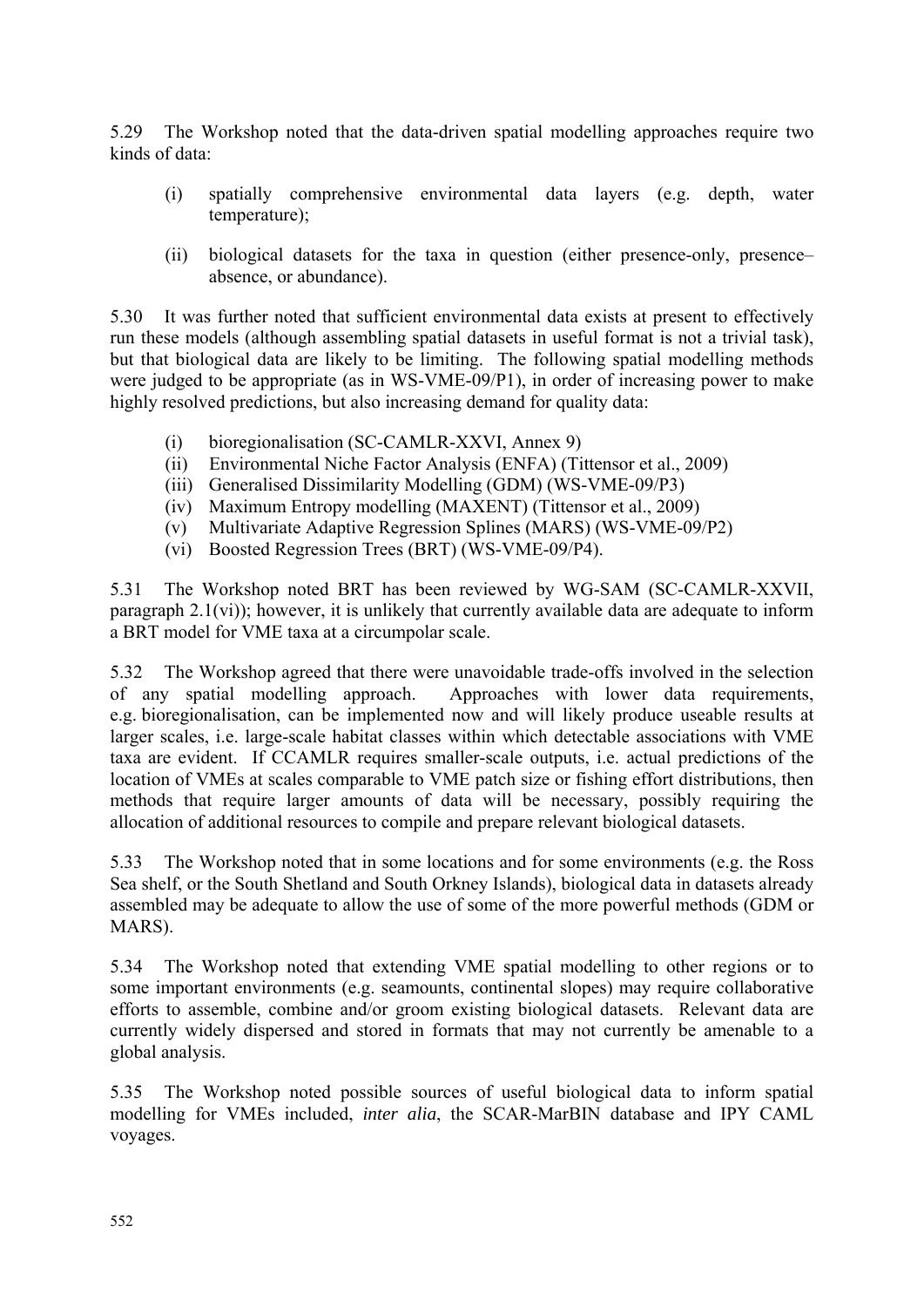5.36 In those areas where currently available environmental and biological data are adequate to inform the use of sophisticated spatial modelling techniques (GDM, MAXENT, MARS or BRT), the Workshop urged Member countries to pursue spatial modelling of VME distributions on smaller scales using these or similar approaches.

5.37 In areas where currently available data are inadequate, Members are encouraged to collaborate to share available environmental datasets, and to combine and assemble relevant biological datasets, to allow this work to proceed. The Workshop advised that additional resources may be required to progress this work.

### Scales of Risk Areas

5.38 The Workshop recalled that Conservation Measure 22-07 currently defines the scale of Risk Areas to be defined as circles with radii of 1 n mile (although Members may define larger Risk Areas if required by domestic law). This scale was developed by considering the length of longline segments.

5.39 WS-VME-09/6 summarised analyses that were conducted to evaluate scale-dependent genetic connectivity among populations of benthic invertebrates. Although the Workshop did not identify all of the taxa considered in the paper as VME taxa, animals having a range of larval stage durations were represented in the study. In general, the results in WS-VME-09/6 were consistent with other published work (e.g. Rogers, 2007) and demonstrated that benthic invertebrates rarely demonstrate genetic connectivity across regions (e.g. between the South Shetland Islands, South Orkney Islands and Bouvet Island). Deep water appears to be a significant barrier to gene flow, even for taxa that have long larval stages.

5.40 However, although the results of WS-VME-09/6 mostly demonstrated genetic homogeneity within regions, significant genetic structure can be found even at small spatial scales in species having a pelagic larval phase (Guidetti et al., 2006). Conversely, some species which lack a pelagic larval stage, and therefore are predicted to have localised populations, show genetic homogeneity at regional scales (Hunter and Halanych, 2008). Therefore, inferring realised dispersal range from the duration of the larval phase may not be a reliable way to predict connectivity of populations. It should be noted that present levels of connectivity in populations can be difficult to infer using genetic methods because of strong historical influences on molecular markers or lack of variability of available genetic markers (Rogers, 2007).

5.41 The Workshop agreed that although the results from WS-VME-09/6 and other studies on genetic connectivity are applicable to issues surrounding spatial management to conserve marine biodiversity (e.g. to the delineation of MPAs), at present these studies provide insufficient information to determine the spatial scale of VME Risk Areas. It was noted that, if population genetics data are used to advise on broader spatial management issues, highresolution mitochondrial markers, such as the mitochondrial control region, and nuclear markers, such as microsatellites, together are most promising for making inferences about population structure.

5.42 The Workshop agreed that taxon- or community-specific information on scales of patchiness of VME would be most useful for delivering advice on the scales of Risk Areas.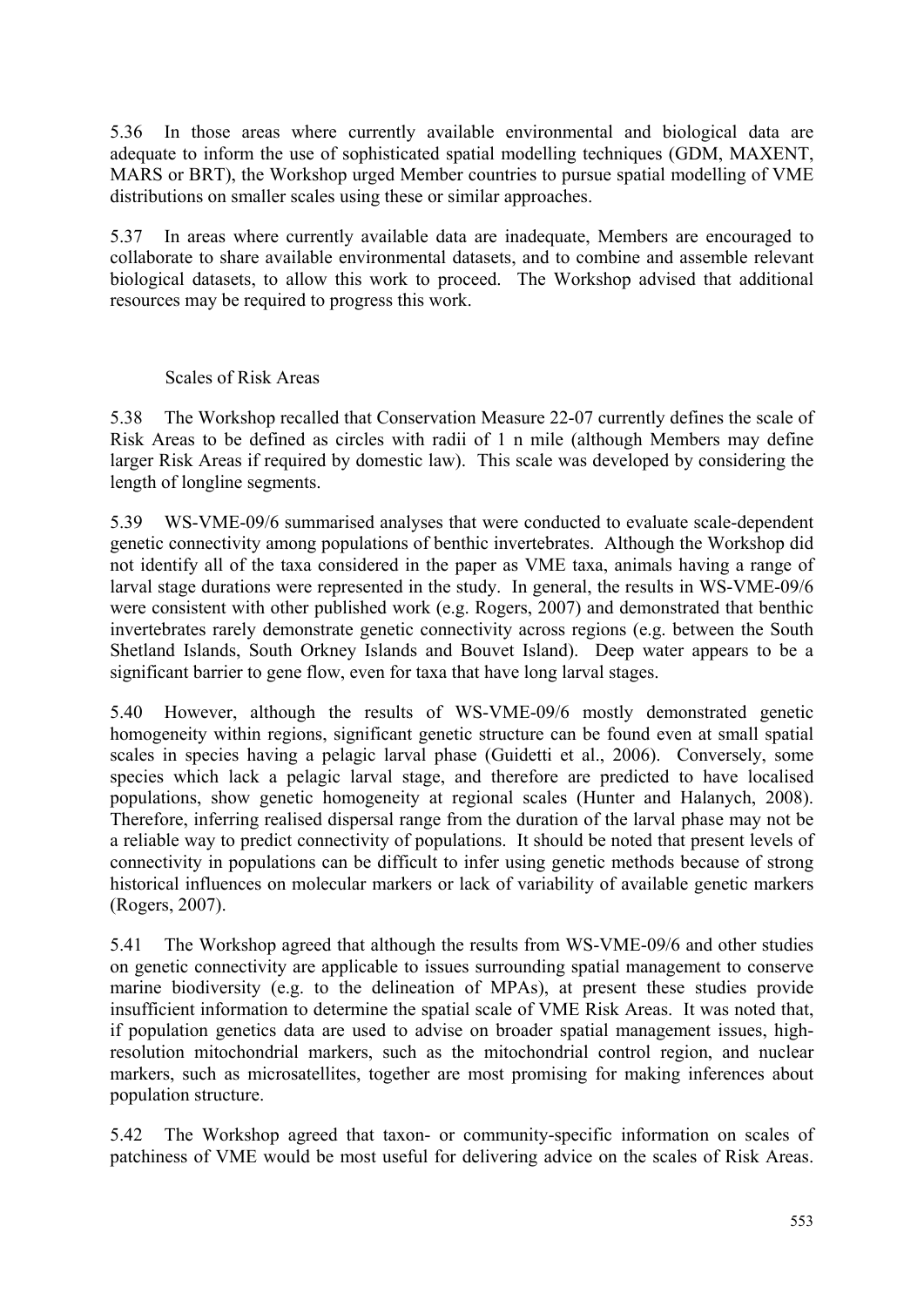Such information might be collected in a variety of ways, including research transects with video or camera equipment or detailed by-catch information from the length of an entire longline set (paragraph 6.11), and Members were encouraged to conduct such work in the future.

5.43 Results presented in WG-EMM-09/32 indicate that VMEs may be found in clusters. The authors of the paper noted that it would be both more precautionary and more easily manageable to consider the areas within and around such clusters as potentially harbouring additional VMEs and therefore suggested that relatively large (as compared to the scale specified in Conservation Measure 22-07) Risk Areas might be defined on the basis of such clusters.

5.44 With regard to scaling Risk Areas on the basis of VME clusters (or non-random distributions of VMEs), the Workshop advised that:

- (i) clusters may be shaped such that circular areas might not circumscribe appropriate Risk Areas. For example, stylasterids sometimes occur in long, narrow bands that are located on the shelf break;
- (ii) the scales and shapes of clusters will likely depend on the community structure of particular VMEs and whether such communities are dominated by 'heavy' or 'light' taxa. For example, the authors of WG-EMM-09/32 noted an isolated patch of light-bodied *Umbellula* spp. (Cnidaria: Pennatulacea) that was distinct from larger VME clusters dominated by sponge communities;
- (iii) inferences about the size and location of VME clusters will be influenced by operational thresholds that may be used to identify VMEs from cumulative catches or collections of VME indicator taxa within sets, hauls or samples. For example, the authors of WG-EMM-09/32 standardised research trawl catches to units of kg per  $1200 \text{ m}^2$  and identified VMEs at locations where catches of indicator taxa were ≥10 such standard units, but the sizes and locations of VME clusters identified by this approach would have been different if catches of, say, five standard units had been used to identify VMEs;
- (iv) clusters may indicate mesoscale patchiness of VMEs and thus warrant mesoscale-sized Risk Areas.

5.45 The Workshop agreed that a number of approaches could be taken to characterise the shape and scale of VME clusters after catches or collections of VME indicator taxa have crossed thresholds signifying the likely presence of one or more VMEs. These approaches include drawing simple polygons that enclose likely VMEs (e.g. drawing convex hulls around locations where catches of indicator taxa that are greater than agreed thresholds) and using statistical models (e.g. kernel smoothers and possibly GDMs or BRTs using a variety of predictor variables) to describe local variations in the likely abundance of VMEs by including information from hauls and samples that may have been relatively close in space but yielded catches that were less than agreed thresholds (and include possible zero values). Regardless of which approach is adopted, it was also agreed that as much information as possible should be used to characterise the shape and scale of VME clusters, including environmental information. In this respect, the Workshop acknowledged its previous conclusion that there is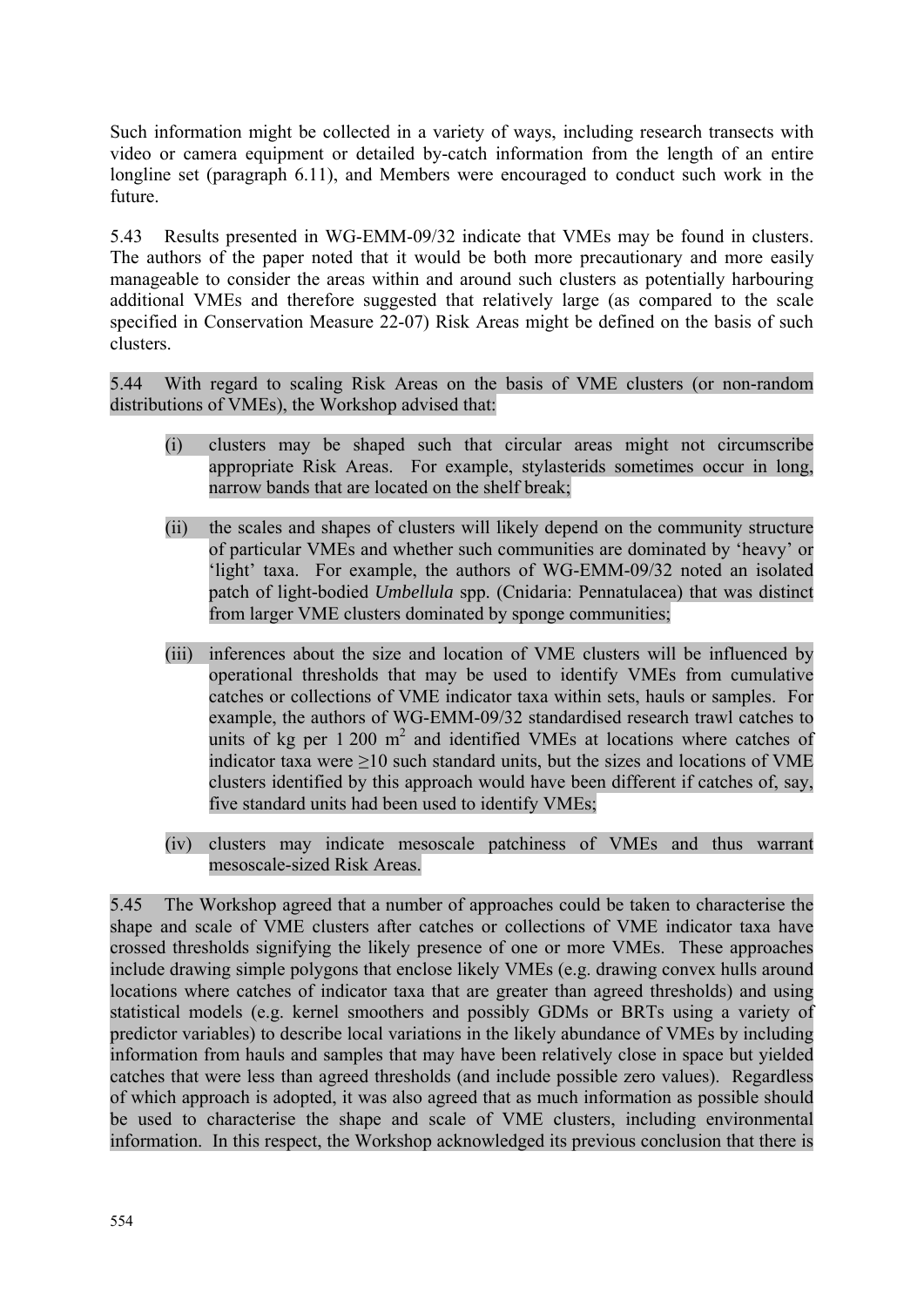an inverse relationship between the data requirements for modelling and the spatial scales on which advice can be provided (paragraph 5.32). Cumulating a network of Risk Areas defined on the basis of VME clusters would be akin to the process used to designate SSRUs for exploratory longline fisheries.

5.46 Following these points, the Workshop noted that the VMEs identified in WG-EMM-09/32 (and which have been notified under Conservation Measure 22-06) occur in distinct geomorphic regions identified by the work described in WS-VME-09/10. The authors of WS-VME-09/10 provided geomorphic maps to the Workshop and these maps showed that clusters of VMEs identified along the southern portion of the Bransfield Strait often occurred in a geomorphic province classified as 'shelf bank' while those identified on the western and eastern sides of the South Orkney Islands often occurred in a geomorphic province classified as 'wave-affected bank' (Figures 1 and 2).

5.47 The Workshop agreed that it may be possible to define Risk Areas for the VMEs identified in WG-EMM-09/32 on the basis of the geomorphic provinces described in WS-VME-09/10 and other information, and that doing so would result in relatively large Risk Areas occurring along the southern Bransfield Strait and around the periphery of the South Orkney Islands.

5.48 The Workshop noted that the scale of Risk Areas which might be defined around the South Orkney Islands can impact the conduct of the exploratory crab fishery which has been notified for Subarea 48.2. Conservation Measure 52-02 currently requires the exploratory crab fishery to be conducted following an experimental harvest regime (Conservation Measure 52-02, Annex 52-02/B) in which fishing effort must be distributed among twelve  $0.5^{\circ}$  latitude by  $1.0^{\circ}$  longitude blocks (Annex 52-02/C). Within this experimental harvest regime, Blocks C and E overlap the clusters of VMEs identified in WG-EMM-09/32 and notified under Conservation Measure 22-06.

5.49 Acknowledging that Conservation Measure 52-02 was agreed with an intent to collect data that would facilitate a future assessment of potential crab stocks in Subarea 48.2, the Workshop advised that a number of options should be considered for revising Conservation Measure 52-02 in light of the overlap between Blocks C and E of the experimental harvest regime and the VME clusters identified in WG-EMM-09/32:

- (i) eliminate Blocks C and E from the experimental harvest regime;
- (ii) redefine the  $0.5^\circ$  latitude by  $1.0^\circ$  longitude blocks used in the experimental harvest regime so that overlap with the VME clusters identified in WG-EMM-09/32 is appropriately minimised;
- (iii) define a more highly resolved grid of blocks (i.e. blocks that are smaller than  $0.5^{\circ}$  latitude by  $1.0^{\circ}$  longitude) and exclude blocks that overlap with the VME clusters from the experimental harvest regime.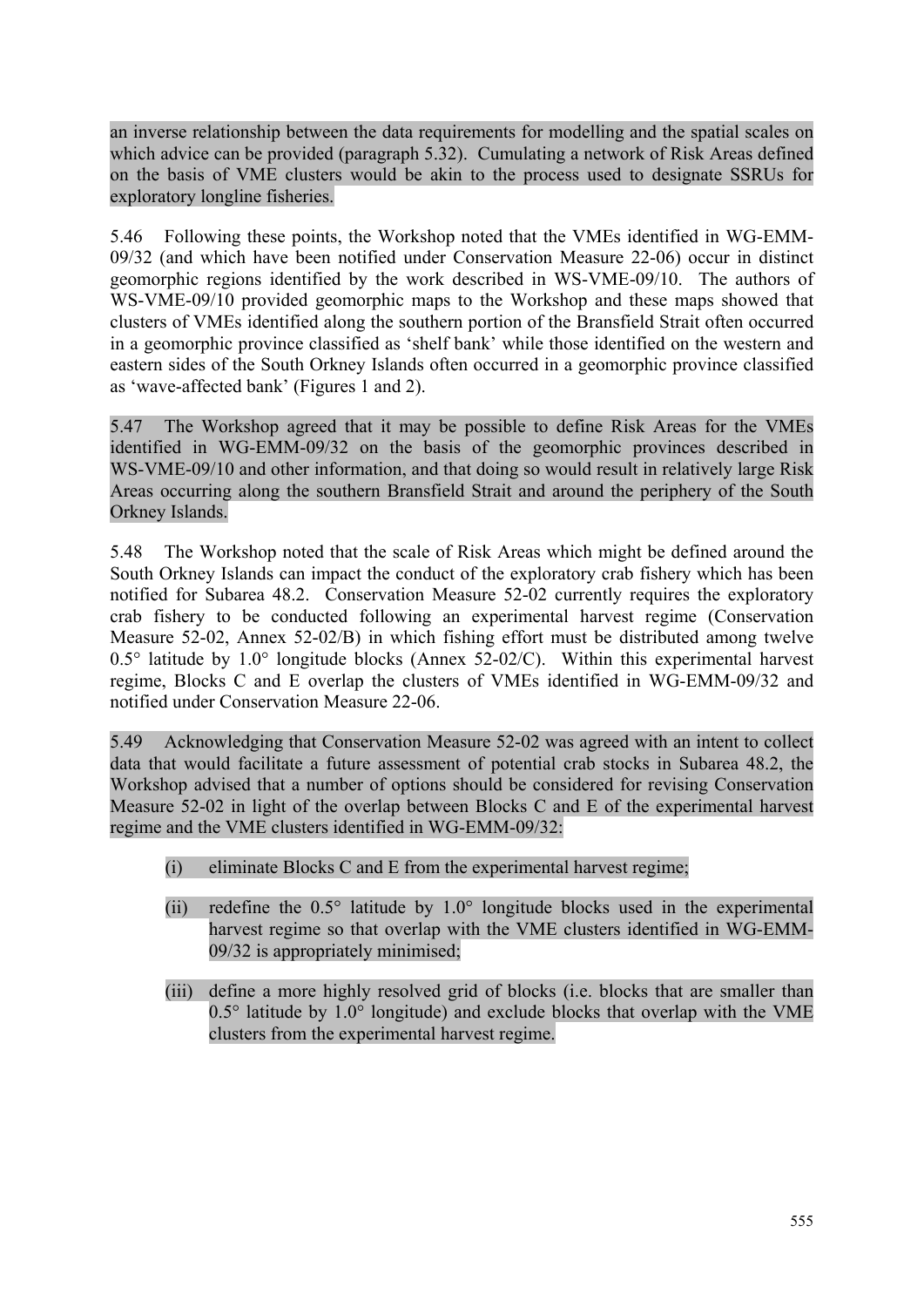<span id="page-19-0"></span>5.50 In advising these options, the Workshop agreed that a precautionary approach to addressing overlap between blocks in the experimental harvest regime and VME clusters is warranted because:

- (i) there are multiple ways to construct, configure and fish pots; all of these factors will influence the impact that an individual haul may have on VMEs; and it is unclear how the exploratory fishery may actually be prosecuted;
- (ii) a recent report (Edinger et al., 2007) indicated that few VME taxa are retained when pots are hauled on board despite observations demonstrating that pots do damage benthic invertebrates (Stone, 2006). Thus, it will likely be difficult to determine the degree to which such a fishery is impacting VMEs using fisherydependent data alone.

5.51 The Workshop further acknowledged SC CIRC 09/41, which indicated that Argentina intends (subject to agreement by the Commission) to use pots to fish for *Dissostichus* spp. in Subareas 88.1 and 88.2 during the forthcoming season. It was advised that the issues identified in the preceding paragraph would pertain to this notification, and WG-FSA may wish to consider these points when evaluating the notification.

# ENCOUNTERS AND INDICATORS OF VMEs IN THE SOUTHERN OCEAN

# Taxonomic resolution required to describe VMEs

6.1 The Workshop agreed that the taxonomic resolution used in the Benthic Invertebrate Classification Guide for Potentially Vulnerable Marine Ecosystems was adequate for the purposes of data collection and analysis for determining potential VME Risk Areas.

6.2 The Workshop recommended that Porifera be separated into Hexactinellida and Demospongiae, but that the option be given to record unknowns at the coarser scale of Porifera. This situation may also be relevant to other groups such as Cnidaria.

6.3 The Workshop recognised the need for additional FAO code assignments. In particular, the need for codes for some of the lower taxonomic ranks already illustrated in the Benthic Invertebrate Classification Guide for Potentially Vulnerable Marine Ecosystems (e.g. Hexactinellida, Demospongiae).

6.4 The Workshop recommended that a hierarchy of codes be made available to scientific observers, who will then be encouraged to use the finest resolution code they are comfortable with. The ability of many observers to record at a finer resolution than absolutely necessary is supported by the analysis in TASO-09/8. The Workshop further recommended that scientific observers be encouraged to record at the finest resolution possible, and instructions to observers should reflect this. The Workshop noted the constraints of the current workload put on scientific observers, and recognised the increase in workload any additional request would create.

6.5 The Workshop suggested that hands-on training for scientific observers would considerably improve the identification of VME taxa. It was recommended that scientific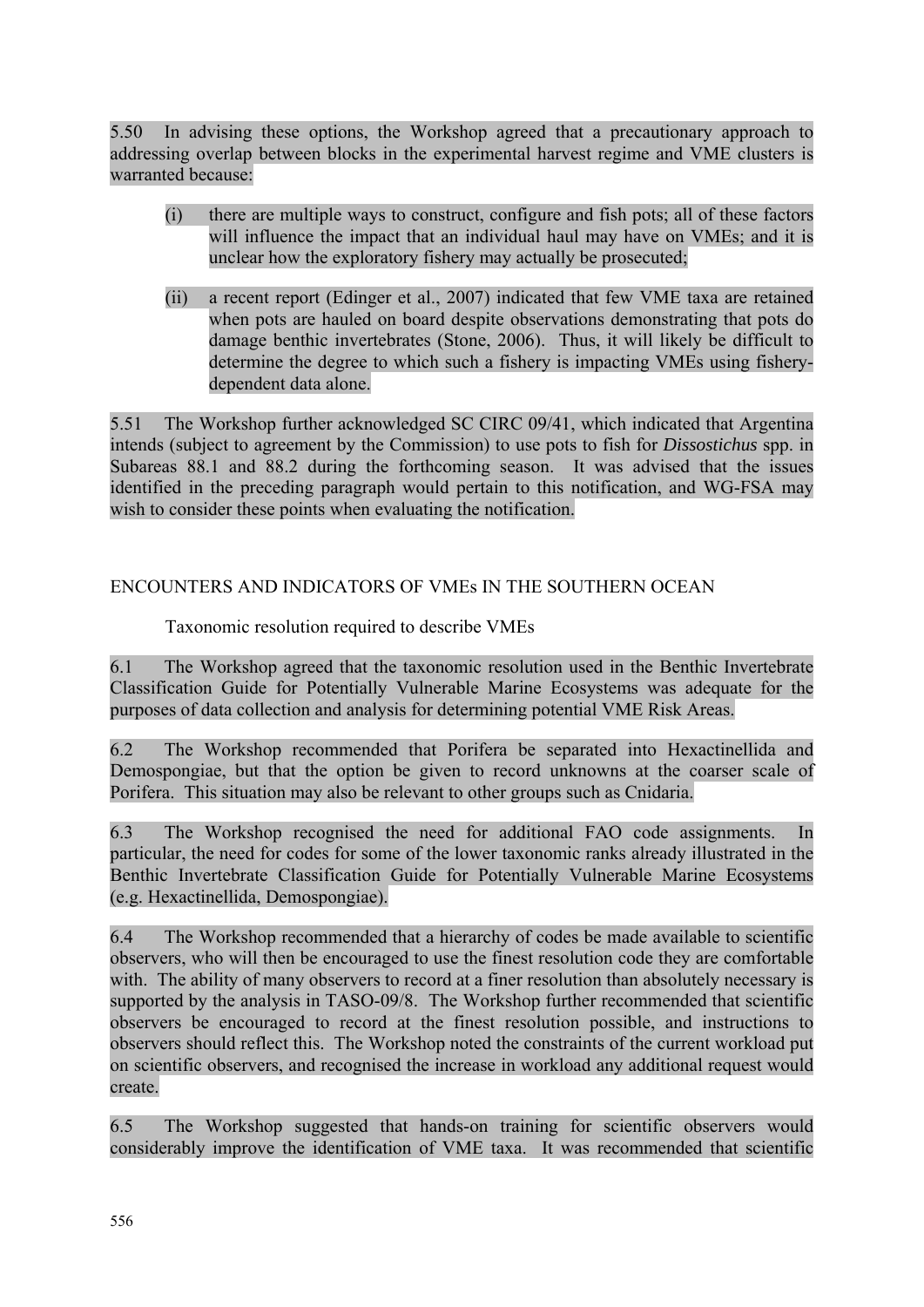observer technical coordinators liaise with their respective national Antarctic research programs to acquire example material of VME indicator taxa in order to advance this training.

6.6 In addition, the Workshop recommended the distribution of alternate field guides available, such as those produced by the UK, and by Australia for the HIMI region. The Workshop was informed about a benthic invertebrate identification guide for the Ross Sea which is under development, and which will form part of the SCAR-MarBIN field guide initiative, which, when completed over the next two years, will provide an extensive online field guide of Antarctic benthic invertebrates, available and updated through the SCAR-MarBIN website. Such a field guide could be used as an online resource for training purposes.

Indicators used by fishing vessels or during research surveys that signal when a VME is encountered

6.7 The Workshop considered the information on VME indicators from fishery-dependent and fishery-independent sources contained in WS-VME-09/5, 09/7, WG-EMM-09/8, 09/32 and TASO-09/8 (see sections 3 and 5).

6.8 The Workshop discussed the basis for determining trigger levels used to initiate management actions and noted that the VME indicator taxa reported in 2009 have different densities and therefore agreed that the trigger levels currently in use were likely to be too high for 'light' taxa; but there was insufficient information to suggest an appropriate new level. Examples using 'heavy' and 'light' categories to separate taxa were provided in WG-EMM-09/32 and WS-VME-09/5 (paragraph 5.44). The Workshop also noted that separate trigger levels may also need to be developed for encounters with rare and unique populations (paragraphs 3.4 and 3.5).

6.9 The Workshop agreed that further examination of observer and vessel data could be used to develop revised trigger levels but noted that there was no information currently available on which to make scientific recommendations on appropriate trigger levels for pot fisheries (paragraph 5.50).

6.10 The Workshop agreed that additional data on the number, weight and type of VME indicator taxa per line segment and fish catch on the same line segments (paragraph 5.12), could be used to develop advice on the occurrence and spatial scale of VMEs.

6.11 Although increased data collection adds additional burden to vessels and scientific observers, the Workshop agreed that such collection could be undertaken on a subset of all gear deployments during the course of a single season with a well designed, targeted sampling program.

6.12 The Workshop discussed VME notifications from fisheries-independent research and noted that there are many different forms of evidence that can be used to indicate the presence of a VME including, *inter alia*, photographic images, acoustics and catches from research sampling gear, and suggested that the rationale and as much supporting information as possible should be provided when a VME notification is submitted (paragraph 3.11).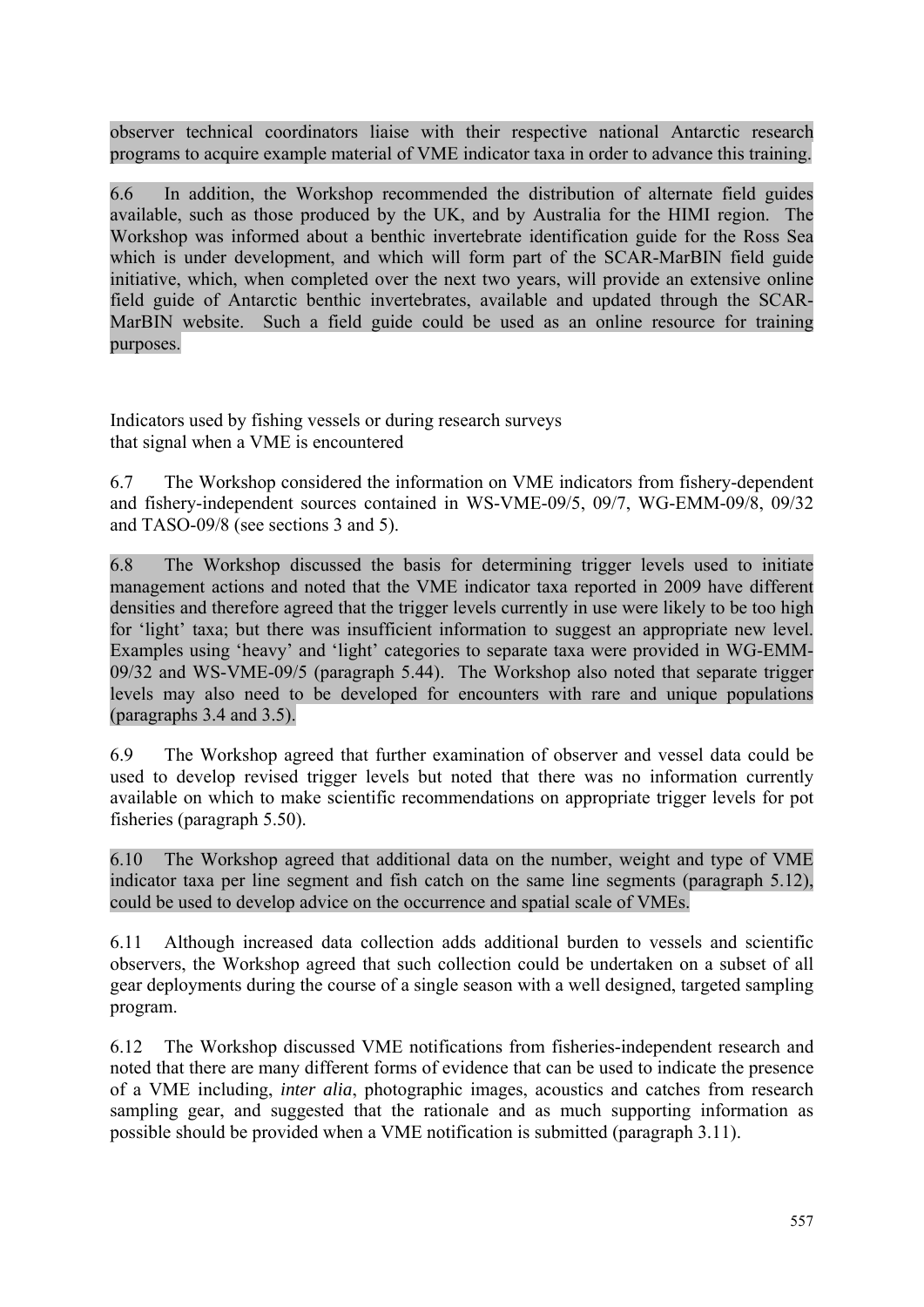<span id="page-21-0"></span>6.13 The Workshop agreed that proposed notifications under Conservation Measure 22-06 should be provided to WG-EMM for assessment and the outcomes of this evaluation should be incorporated by the proposing Member before a VME notification under Conversation Measure 22-06 is submitted to the Secretariat.

6.14 The Workshop recognised that systematic, ecologically-based criteria need to be developed to assist the Scientific Committee in defining areas as VMEs under Conservation Measure 22-06 in an objective manner.

# ADVICE TO THE SCIENTIFIC COMMITTEE

7.1 The Workshop identified the following advice to the Scientific Committee and WG-EMM and WG-FSA (as indicated):

- (i) Habitats and habitat-forming taxonomic groups that constitute a VME
	- life-history attributes, resistance and resilience of VME taxa (advice to WG-EMM: paragraph 3.7 and Table 1; advice to WG-FSA: paragraph 4.8);
	- VME habitat-forming organisms and features specified in Conservation Measure 22-06, Annex 22-06/B (paragraph 3.11);
	- review of the benthic invertebrate classification guide (paragraphs 3.13 and 3.16; advice to WG-EMM and WG-FSA: paragraph 3.14).
- (ii) Extent of the impact by different bottom fishing gear (paragraphs 4.8 and 4.10).
- (iii) Methods for identifying locations of VMEs
	- data from fishing vessels (paragraphs 5.9 and 5.12)
	- data from fishery-independent research (paragraphs 5.17 and 5.20)
	- fish diversity as indicator of VME (paragraph 5.26)
	- scales of Risk Areas (paragraphs 5.44, 5.45, 5.47 and 5.49 to 5.51).
- (iv) Encounters and indicators of VMEs in the Southern Ocean
	- taxonomic resolution required to describe VMEs (paragraphs 6.1 to 6.6)
	- indicators used by fishing vessels or during research surveys that signal when a VME is encountered (paragraphs 6.8, 6.10, 6.13 and 6.14).
- (v) Conservation Measures
	- 22-06 (paragraphs 3.11, 3.13 and 6.14)
	- 22-07 (paragraphs 3.13, 5.12, 5.44, 5.45 and 5.51)
	- 52.02 (paragraphs 5.49 and 5.50).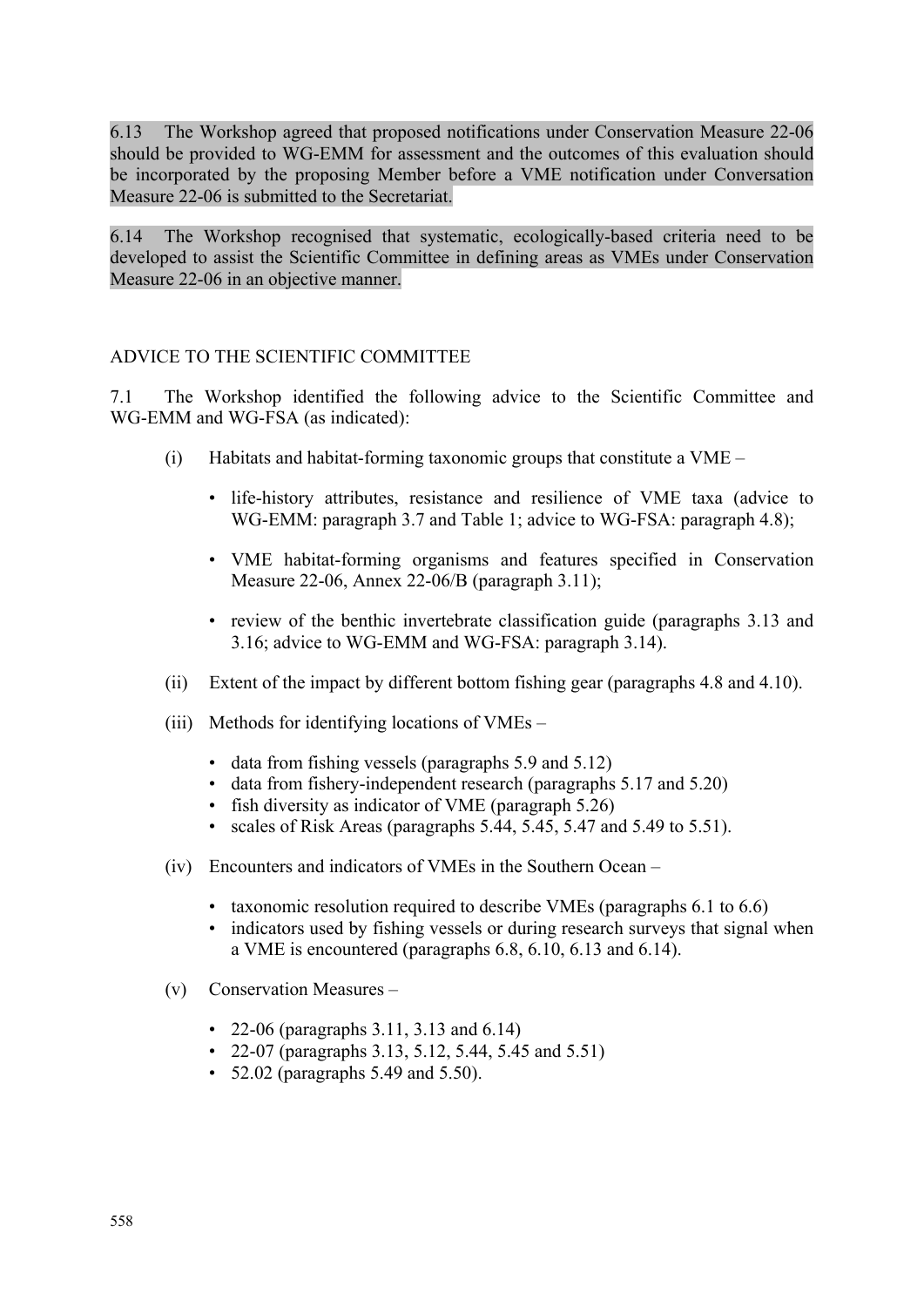#### <span id="page-22-0"></span>ADOPTION OF THE REPORT AND CLOSE OF THE WORKSHOP

8.1 The report of the Workshop was adopted.

8.2 In closing the meeting, Dr Jones thanked the participants and the invited experts for their scientific contributions and fruitful discussions, the rapporteurs for producing a succinct report, and the Secretariat for its support.

8.3 Dr Watters, on behalf of the participants, thanked Dr Jones for his leadership and for motivating focused discussions and resultant advice. The Workshop also thanked Ms Van Cise and the Southwest Fisheries Science Center for providing excellent facilities and Workshop arrangements.

#### REFERENCES

- Auster, P.J. 2005. Are deep-water corals important habitats for fishes? In: Freiwald, A. and J.M. Roberts (Eds). *Cold-Water Corals and Ecosystems*. Springer-Verlag, Berlin-Heidelberg: 747–760.
- Bett, B.J. and A.L. Rice. 1992. The influence of the hexactinellid sponge (*Pheronema carpenteri*) spicules on the patchy distribution of macrobenthos in the Porcupine Seabight (bathyal NE Atlantic). *Ophelia*, 36: 217–226.
- Brodeur, R.D. 2001. Habitat-specific distribution of Pacific Ocean perch (*Sebastes alutus*) in Pribilof Canyon, Bering Sea. *Cont. Shelf Res*., 21: 207–224.
- Clark, M.R., A.A. Rowden, T. Schlacher, A. Williams, M. Consalvey, K.I. Stocks, A.D. Rogers, T.D. O'Hara, M. White, T.M. Shank and J.H. Hall-Spencer. In press. The ecology of seamounts: structure, function and human impacts. *Annual Review of Marine Science*.
- Constable, A., D. Welsford, S. Doust S. and R. Kilpatrick. 2007. Demersal fishing interactions with marine benthos in the Southern Ocean: an assessment of the vulnerability of benthic habitats to impact by demersal gears. Document *SC-CAMLR-XXVI/BG/30*. CCAMLR, Hobart, Australia: 13 pp.
- Costello, M.J., M. McCrea, A. Freiwald, T. Lundalv, L. Jonsson, B.J. Bett, T.V. Weering, H. de Haas, J.M. Roberts and D. Allen. 2005. Functional role of deep-sea cold-water *Lophelia* coral reefs as fish habitat in the north-eastern Atlantic. In: Freiwald, A. and J.M. Roberts (Eds). *Cold-Water Corals and Ecosystems*. Springer-Verlag, Berlin-Heidelberg: 771–805.
- Edinger, E., K. Baker, R. Devillers and V. Wareham. 2007. *Coldwater Corals off Newfoundland and Labrador: Distribution and Fisheries Impacts*. WWF-Canada, Toronto, Canada: 41 pp.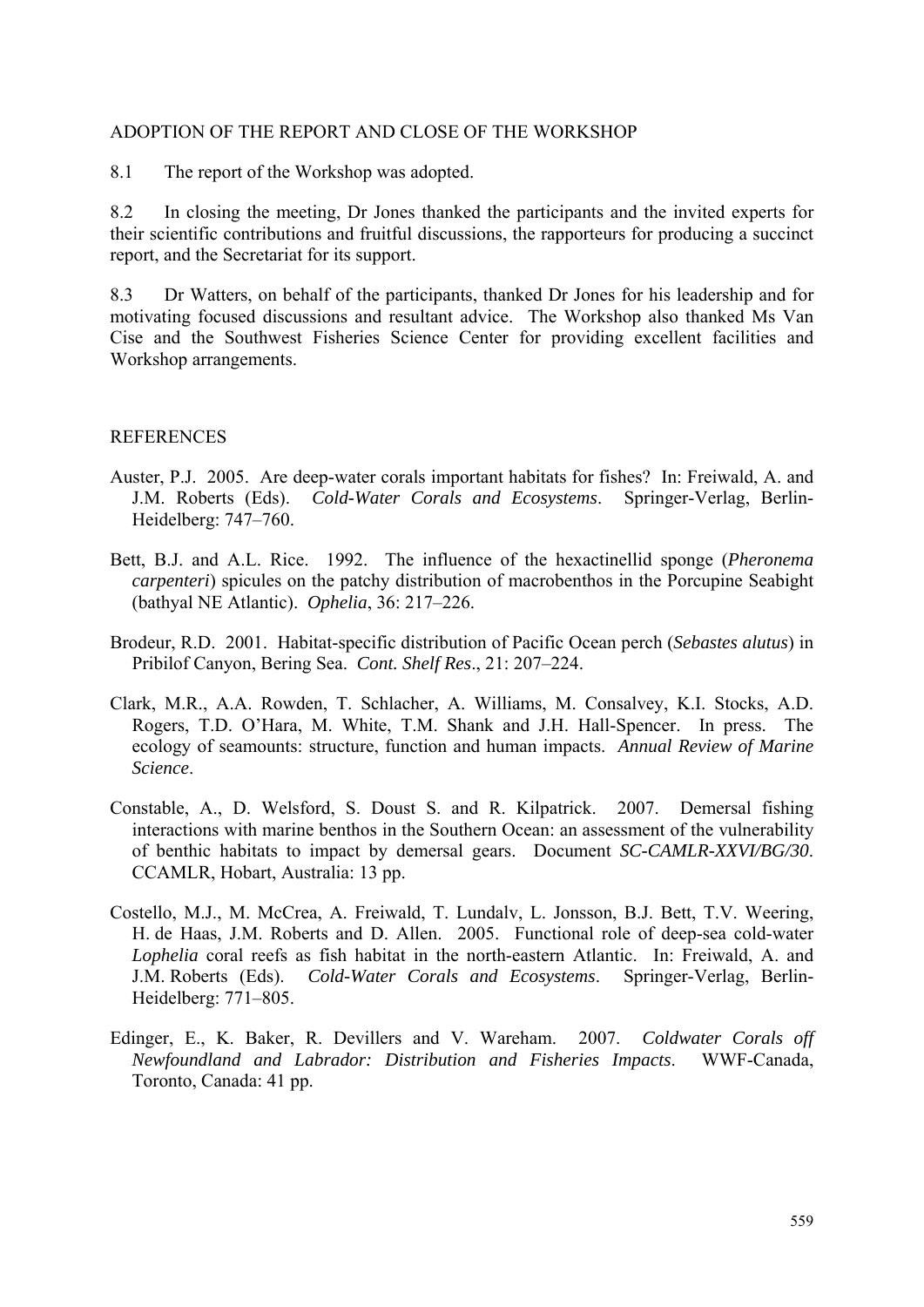- FAO. 2009. International Guidelines for the Management of Deep-Sea Fisheries in the High Seas: Annex F of the Report of the Technical Consultation on International Guidelines for the Management of Deep-sea Fisheries in the High Seas, Rome, 4–8 February and 25–29 August 2008. *FAO Fisheries and Aquaculture Report*, 881: 87 pp.
- Guidetti, M., S. Marcato, M. Chiantore, T. Patarnello, G. Albertelli and R. Cattaneo-Vietti. 2006. Exchange between populations of *Adamussium colbecki* (Mollusca: Bivalvia) in the Ross Sea. *Ant. Sci*., 18: 645–653.
- Gutt, J. and W. Ekau. 1996. Habitat partitioning of dominant high Antarctic demersal fish in the Weddell Sea and Lazarev Sea. *J. Exp. Mar. Biol. Ecol.*, 206: 25–37.
- Gutt, J. and T. Schickan. 1998. Epibiotic relationships in the Antarctic benthos. *Ant. Sci.*, 10: 398–405.
- Hunter, R.L. and K.M. Halanych. 2008. Evaluating connectivity in the brooding brittle star *Astrotoma agassizii* across the Drake Passage in the Southern Ocean. *J. Hered.*, 99 (2): 137–148.
- Husebø, A., L. Nøttestad, J.H. Fosså, D. Furevik, S. Jørgensen. 2002. Distribution and abundance of fish in deep-sea coral habitats. *Hydrobiologia*, 471: 91–99.
- Jones, C.G., J.H. Lawton and M. Shachak. 1997. Positive and negative effects of organisms as physical ecosystem engineers. *Ecology*, 78 (7): 1946–957.
- Koenig, C.C. 2001. *Oculina* Banks: habitat, fish populations, restoration and enforcement. Report to the South Atlantic Fishery Management Council: www.safmc.net.
- Krieger, K.J. and B.L. Wing. 2002. Megafaunal associations with deepwater corals (*Primnoa* spp.) in the Gulf of Alaska. *Hydrobiologia*, 471: 83–90.
- Lindberg, W.D. and F.D. Lockhart. 1993. Depth stratified population structure of geryonid crabs in the eastern Gulf of Mexico. *J. Crustacean Res*., 13: 713–722.
- Pirtle, J.L. 2005. Habitat-based assessment of structure-forming megafaunal invertebrates and fishes on Cordell Bank, California. M.Sc. Thesis, Washington State University, Vancouver, Washington, USA: 64 pp.
- Potthoff, M. 2006. The role of disturbances for the Antarctic benthos. PhD. Thesis, Oldenburg University, Germany: 177 pp.
- Rogers, A.D. 2007. Evolution and biodiversity of Antarctic organisms: a molecular perspective. *Phil. Trans. Roy. Soc. Lond. B Biol. Sci.*, 362: 2191–2214.
- Rogers, A.D., M.R. Clark, J.M. Hall-Spencer and K.M. Gjerde. 2008. *The Science behind the Guidelines: a Scientific Guide to the FAO Draft International Guidelines (December 2007) for the Management of Deep-Sea Fisheries in the High Seas and Examples of How the Guidelines may be Practically Implemented*. IUCN, Switzerland, 2008: 39 pp.
- Ross, S.W. and A.M. Quattrini. 2007. The fish fauna associated with deep coral banks off the southeastern United States. *Deep-Sea Res*. *I*, 54: 975–1007.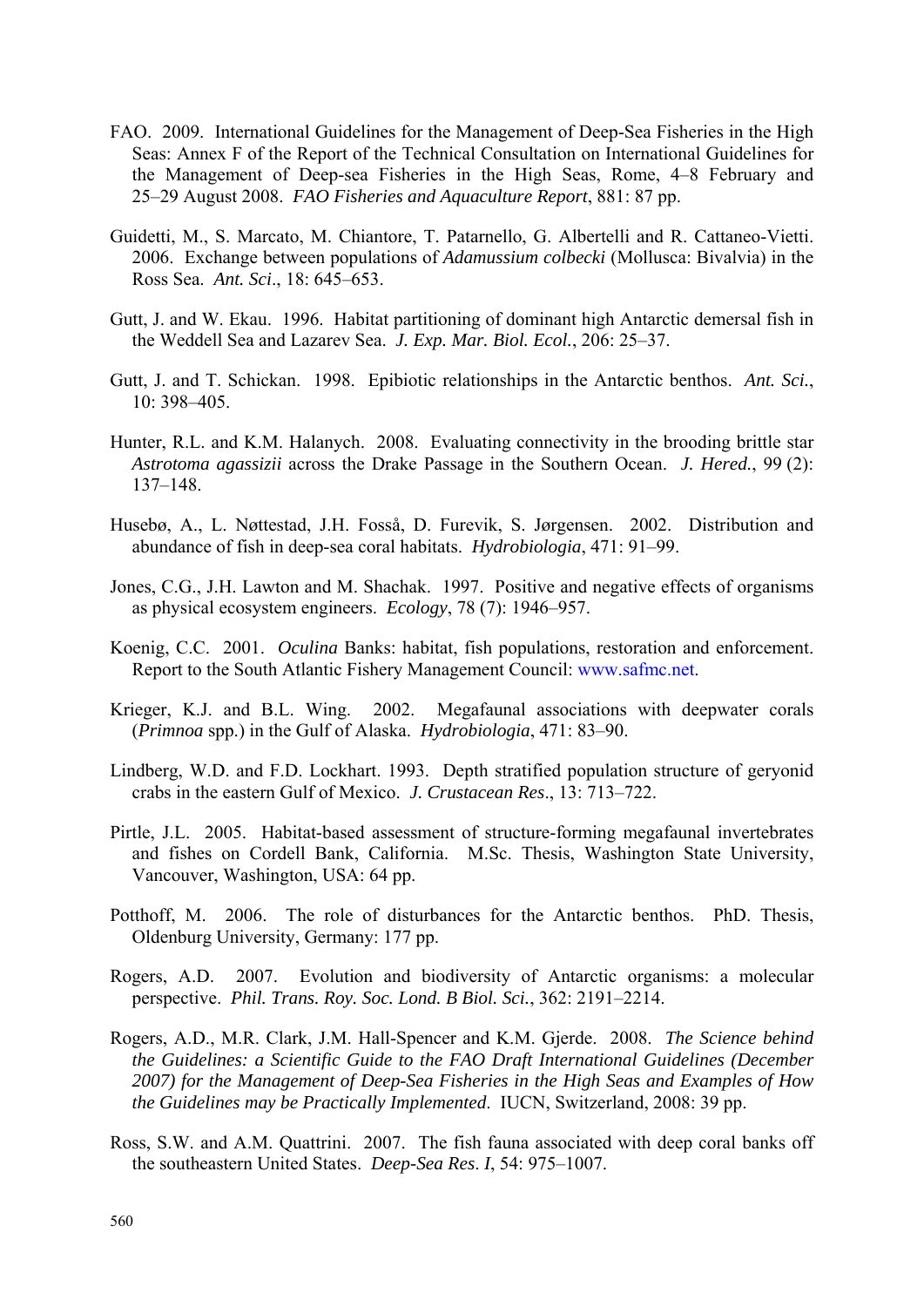- Stone, R.P. 2006. Coral habitat in the Aleutian Islands of Alaska: depth distribution, finescale species associations, and fisheries interactions. *Coral Reefs*, 25: 229–238.
- Tissot, B.N., M.M. Yoklavich, M.S. Love, K. York and M. Amend. 2006. Benthic invertebrates that form habitat on deep banks off southern California, with special reference to deep sea coral. *Fish. Bull*., 104: 167–181.
- Tittensor, D.P., A.R. Baco, P.E. Brewin, M.R. Clark, M. Consalvey, J. Hall-Spencer, A.A. Rowdern, T. Schlacher, K.I. Stocks and A.D. Rogers. 2009. Predicting global habitat suitability for stony corals on seamounts. *J. Biogeogr*., 36: 1111–1128.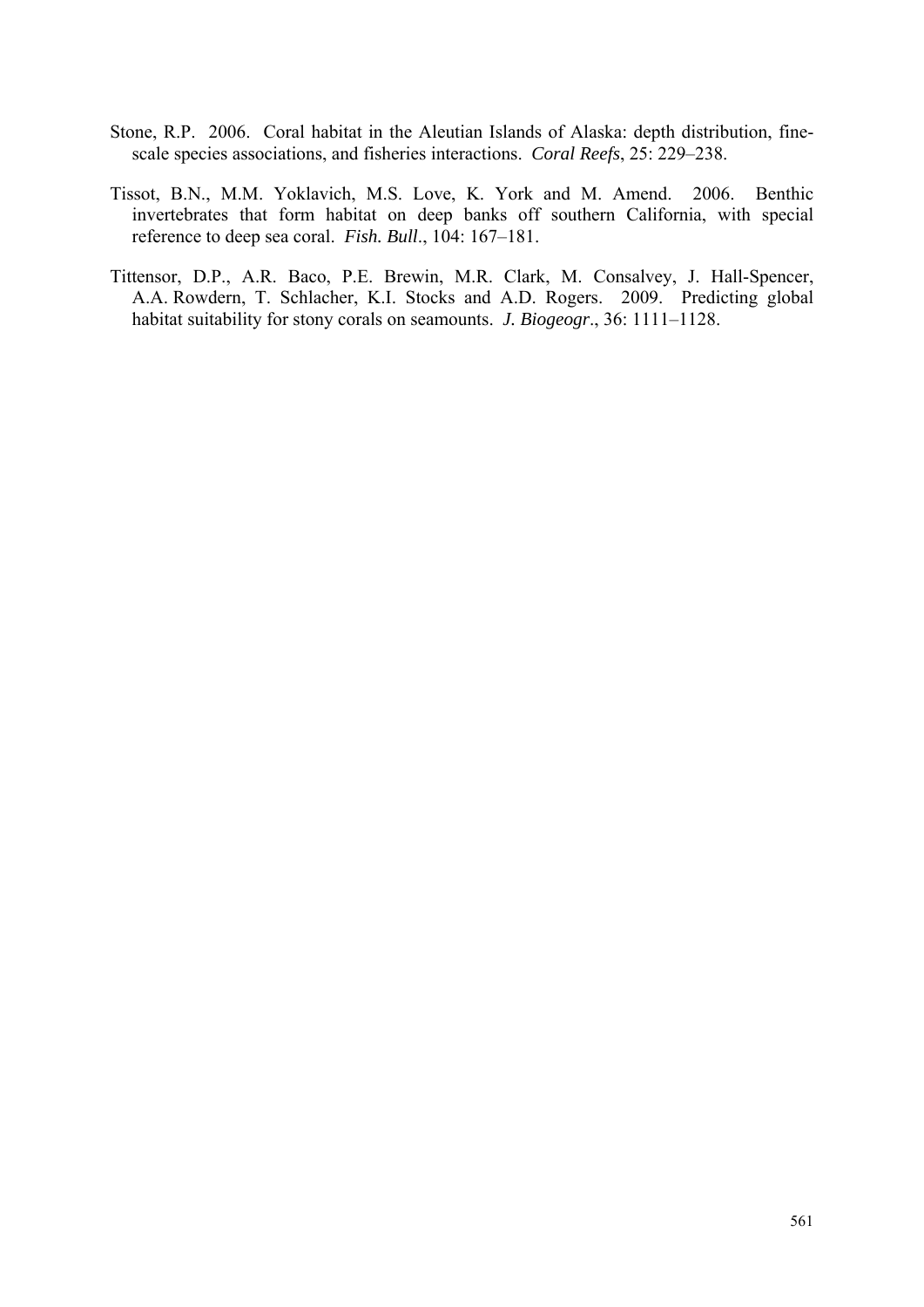| Taxon                                            | Habitat<br>forming | Rare or<br>unique<br>populations | Longevity    | Slow<br>growth            | Fragility | Larval<br>dispersion<br>potential | Lack of adult<br>motility |
|--------------------------------------------------|--------------------|----------------------------------|--------------|---------------------------|-----------|-----------------------------------|---------------------------|
| Phylum Porifera                                  |                    |                                  |              |                           |           |                                   |                           |
| Hexactinellida                                   | $\,$ H             | L                                | H            | $\boldsymbol{\mathrm{H}}$ | H         | M                                 | H                         |
| Demospongiae                                     | H                  | M                                | H            | H                         | H         | M                                 | H                         |
| Phylum Cnidaria                                  |                    |                                  |              |                           |           |                                   |                           |
| Actiniaria                                       | L                  | L                                | H            | L                         | L         | M                                 | M                         |
| Scleractinia <sup>1</sup>                        | H                  | M                                | H            | $\,$ H                    | H         | M                                 | $H_{\rm}$                 |
| Antipatharia                                     | M                  | L                                | H            | $H_{\rm}$                 | H         | L                                 | H                         |
| Alcyonacea                                       | M                  | L                                | M            | L                         | M         | M                                 | $H_{\rm}$                 |
| Gorgonacea                                       | M                  | L                                | H            | H                         | H         | M                                 | $H_{\rm}$                 |
| Pennatulacea                                     | L                  | H                                | H            | M                         | H         | L                                 | M                         |
| Zoanthida                                        | $\mathbf L$        | $\mathbf L$                      |              |                           | M         | L                                 | $H_{\rm}$                 |
| Hydrozoa                                         |                    |                                  |              |                           |           |                                   |                           |
| Hydroidolina                                     | L                  | L                                |              |                           | L         |                                   | $H_{\rm}$                 |
| Family Stylasteridae                             | H                  | L                                | $\, {\rm H}$ | M                         | H         | H                                 | H                         |
| Phylum Bryozoa                                   | H                  | L                                | H            | $\mathbf{M}$              | H         | H                                 | H                         |
| Phylum Echinodermata                             |                    |                                  |              |                           |           |                                   |                           |
| Crinoidea: Stalked crinoid orders                | L                  | H                                | H            |                           | H         |                                   | H                         |
| Echinoidea: Order Cidaroida                      | M                  | L                                | $\,$ H       | $\, {\rm H}$              | M         | H                                 | L                         |
| Ophiuroidea: Basket and snake stars              | L                  | L                                |              |                           | H         | L                                 | M                         |
| Phylum Chordata: Class Ascidiacea                | M                  | L                                |              | L                         | L         | L                                 | H                         |
| Phylum Brachiopoda                               | L                  | H                                | H            | L                         | M         | M                                 | $H_{\rm}$                 |
| Phylum Annelida: Family Serpulidae               | M                  | L                                |              |                           | H         | L                                 | H                         |
| Phylum Arthropoda: Infraclass Cirripedia:        | $\mathbf L$        | H                                | H            |                           | M         | L                                 | H                         |
| Bathylasmatidae                                  |                    |                                  |              |                           |           |                                   |                           |
| Phylum Mollusca: Pectinidae: Adamussium colbecki | L                  | H                                | H            | M                         | M         | L                                 | M                         |
| Phylum Hemichordata: Pterobranchia               | M                  | M                                |              |                           | M         | H                                 | H                         |
| Phylum Xenophyophora                             | L                  | H                                |              |                           | H         |                                   | $H_{\rm}$                 |
| Chemosynthetic communities                       | H                  | H                                | H            | H                         | H         | L                                 | H                         |

<span id="page-25-0"></span>Table 1: Intrinsic factors contributing to the vulnerability from physical disturbance of invertebrates in the Southern Ocean.

<sup>1</sup> As of 2009, almost all records of Scleractinia in the CAMLR Convention Area are of cup corals (*Desmophyllum* and *Flabellum* sp.). However, records of matrix forming scleractinians (*Madrepora oculata* and *Solenosmilia variablis*) do exist in the northernmost areas, as far south as 60°S. Cup corals are typically not habitatforming, but Scleractinia were classified as 'high' for the habitat-forming criterion to be consistent with the approach of using the precautionary attributes of the members of each taxon.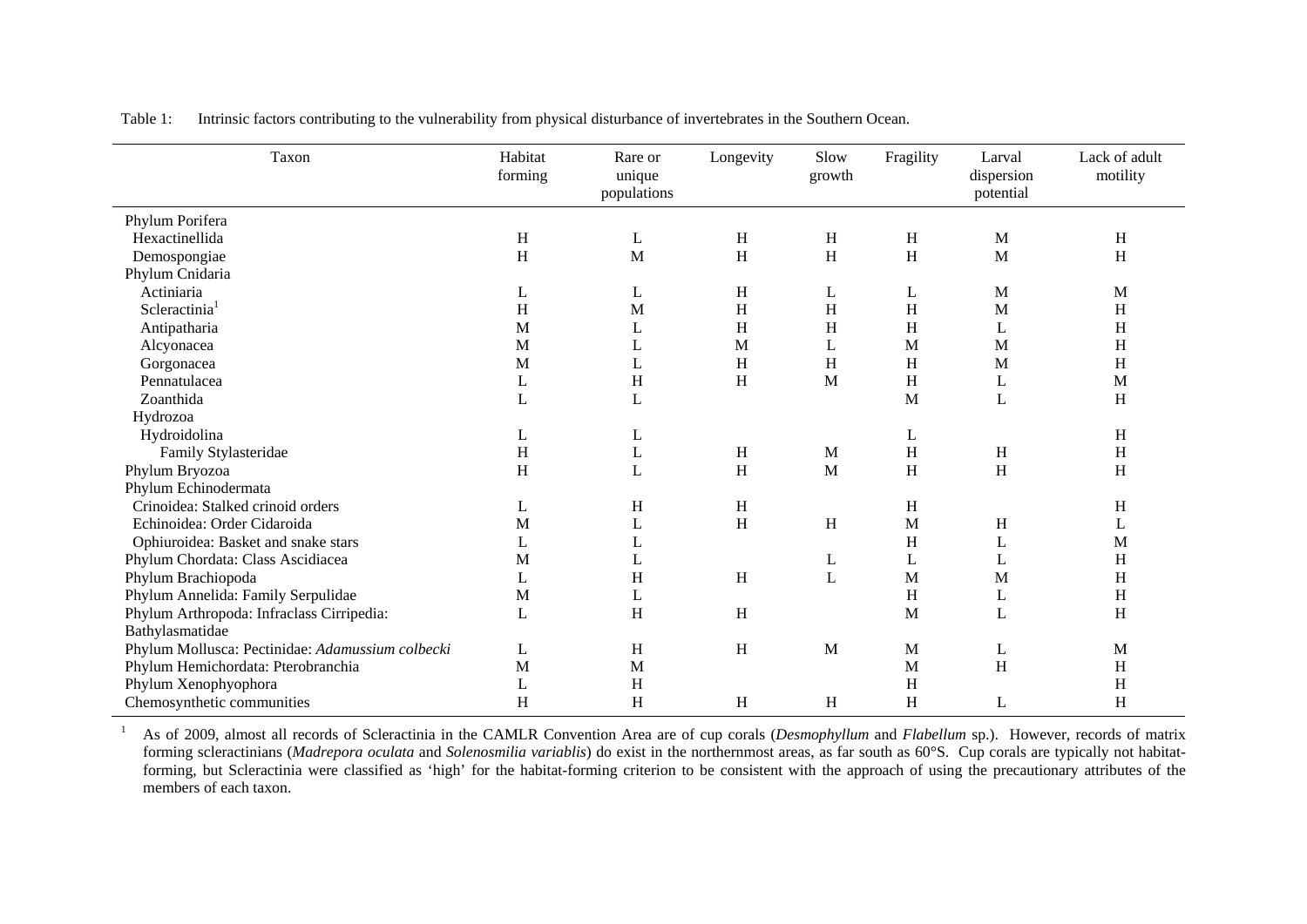<span id="page-26-0"></span>

Figure 1\*: Geomorphic provinces (irregular coloured polygons) around the Antarctic Peninsula and the locations of VMEs (black triangles identifying both start and end locations). The geomorphic provinces were characterised and mapped following methods described in WS-VME-09/10. The VMEs were identified in WG-EMM-09/32; start and end locations are from research trawls. VME clusters are considered loose groupings of VMEs (e.g. the grouping of VMEs on the shelf bank to the northeast of D'Urville and Joinville Islands that is annotated with a red oval).

1

<sup>\*</sup> This figure is available in colour on the CCAMLR website.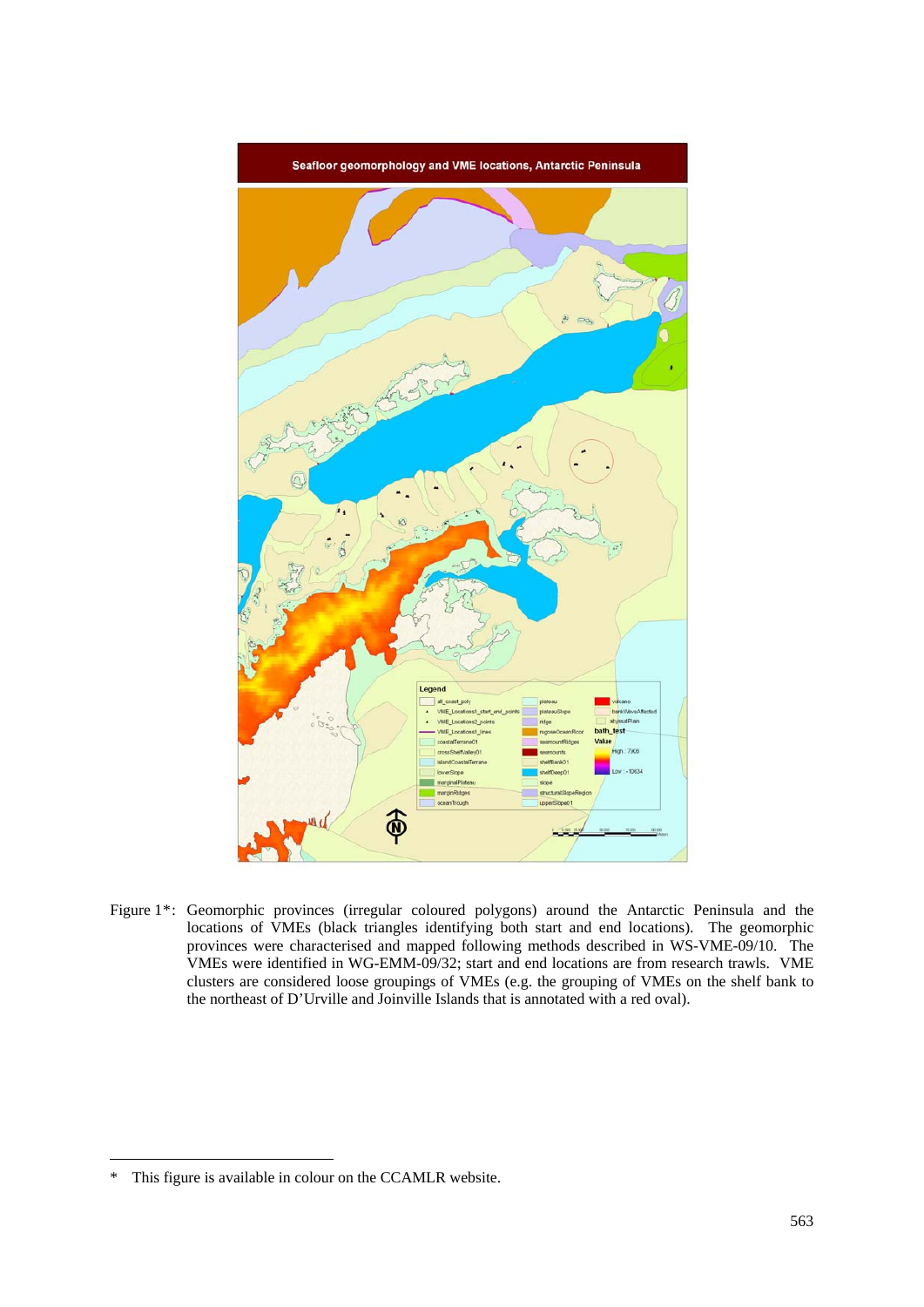

Figure 2\*: Geomorphic provinces (irregular coloured polygons) around the South Orkney Islands and the locations of VMEs (black triangles identifying both start and end locations). The geomorphic provinces were characterised and mapped following methods described in WS-VME-09/10. The VMEs were identified in WG-EMM-09/32; start and end locations are from research trawls. VME clusters are considered loose groupings of VMEs (e.g. the grouping of VMEs on the shelf bank to the west of Coronation and Signy Islands that is annotated with a red oval).

1

<sup>\*</sup> This figure is available in colour on the CCAMLR website.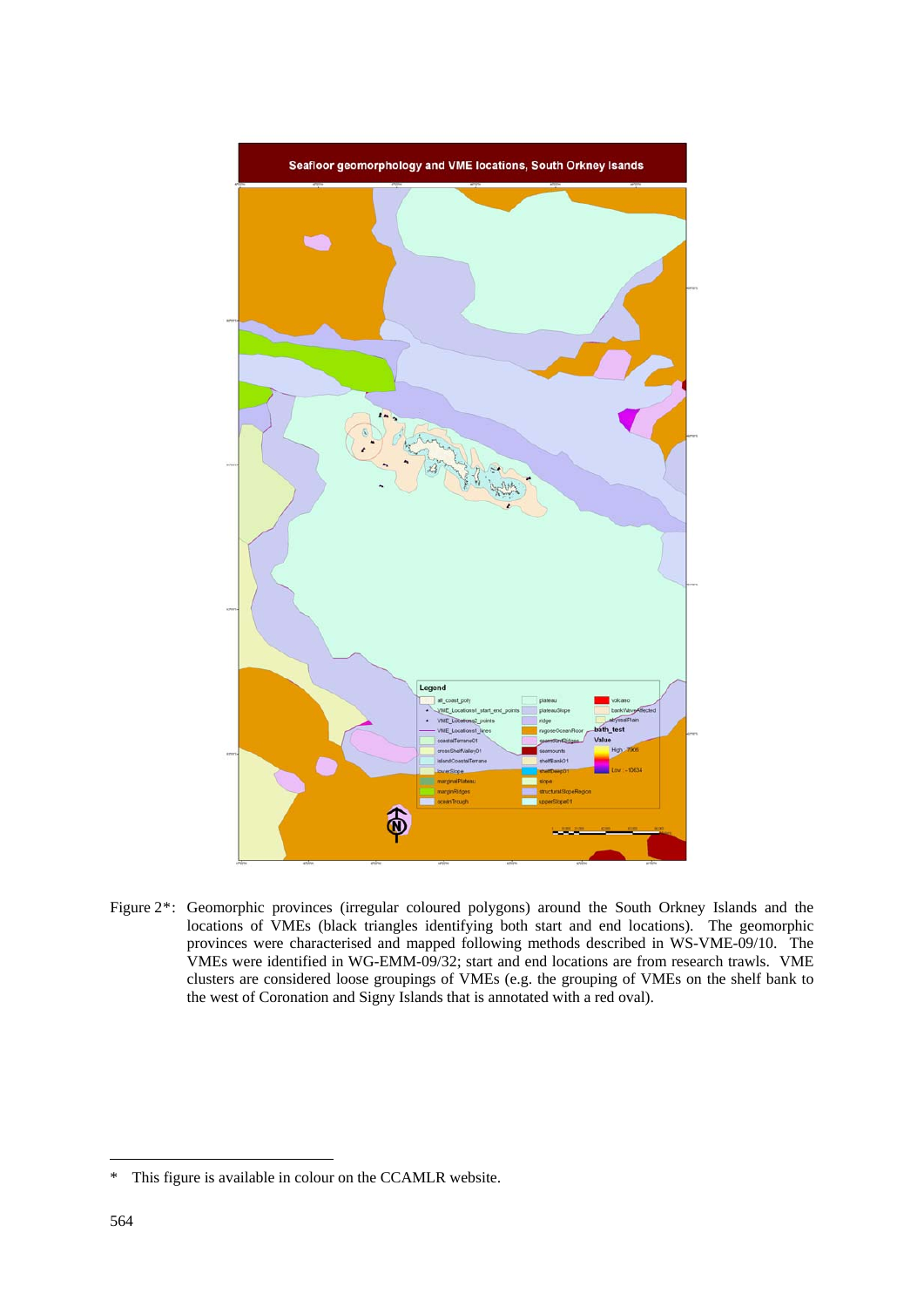# APPENDIX A

## **LIST OF PARTICIPANTS**

Workshop on Vulnerable Marine Ecosystems (La Jolla, CA, USA, 3 to 7 August 2009)

<span id="page-28-0"></span>

| AGNEW, David (Dr)                      | <b>MRAG</b><br>18 Queen Street<br>London W1J 5PN<br><b>United Kingdom</b><br>d.agnew@mrag.co.uk                                                                                                          |
|----------------------------------------|----------------------------------------------------------------------------------------------------------------------------------------------------------------------------------------------------------|
| BARRY, Jim (Dr)                        | Monterey Bay Aquarium Research Institute<br>7700 Sandholdt Road<br>Moss Landing, CA 95039<br><b>USA</b><br>barry@mbari.org                                                                               |
| BOWDEN, David (Dr)<br>(Invited expert) | National Institute of Water and<br>Atmospheric Research (NIWA)<br>Private Bag 14-901<br>Kilbirnie<br>Wellington<br>New Zealand<br>d.bowden@niwa.co.nz                                                    |
| GUTT, Julian (Dr)<br>(Invited expert)  | Alfred Wegener Institute for Polar and Marine<br>Research<br>Columbusstr.<br>D-27568 Bremerhaven<br>Germany<br>julian.gutt@awi.de                                                                        |
| HAYASHIBARA, Takeshi (Dr)              | National Research Institute of Far Seas Fisheries<br><b>Fisheries Research Agency</b><br>2-12-4, Fukuura, Kanazawa-ku<br>Yokohama, Kanagawa<br>236-8648 Japan<br>hayat@affrc.go.jp                       |
| JONES, Christopher (Dr)<br>(Convener)  | <b>US AMLR Program</b><br><b>Southwest Fisheries Science Center</b><br><b>National Marine Fisheries Service</b><br>3333 Torrey Pines Court<br>La Jolla, CA 92037<br><b>USA</b><br>chris.d.jones@noaa.gov |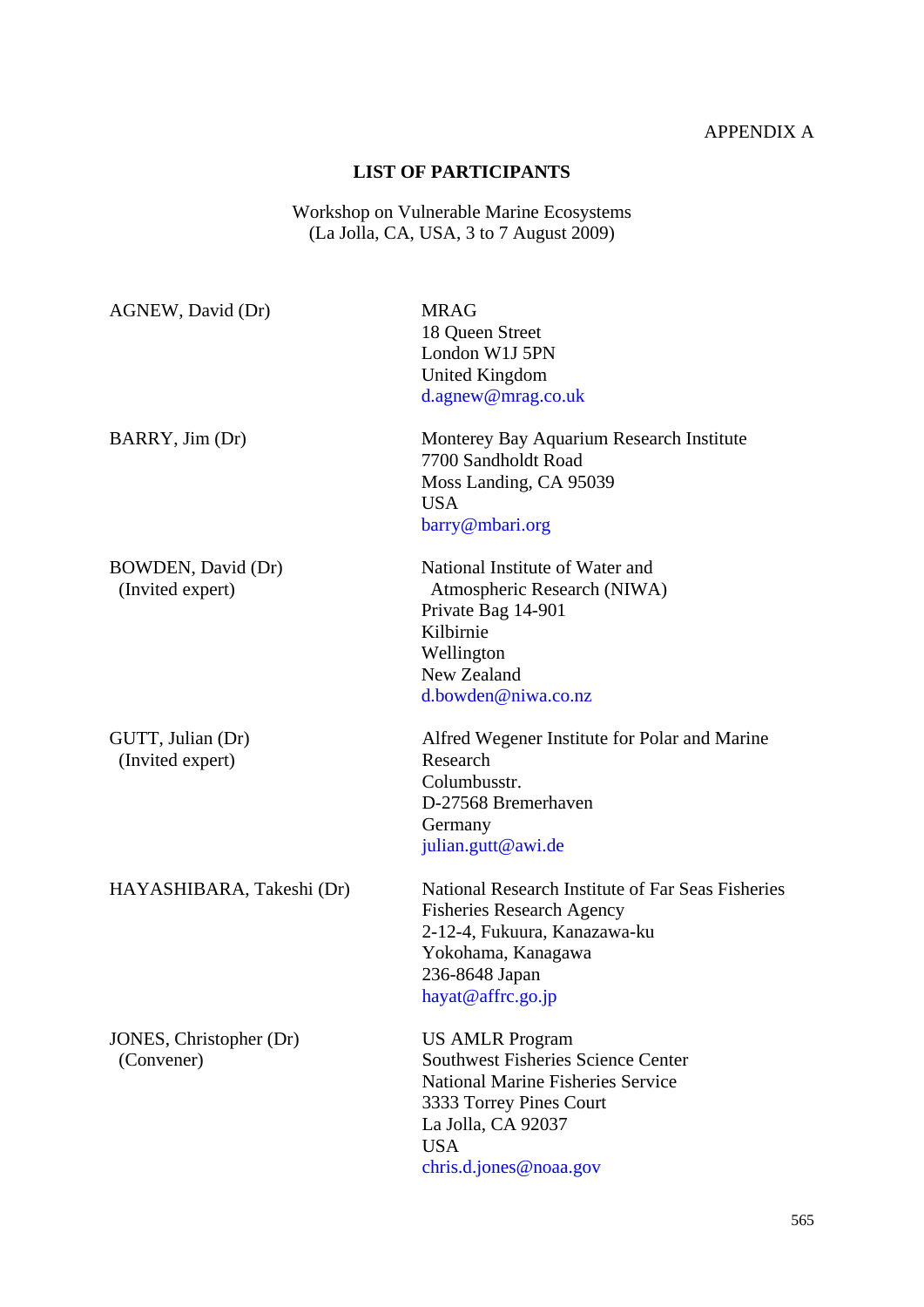| LOCKHART, Susanne (Dr)                         | <b>US AMLR Program</b><br><b>Southwest Fisheries Science Center</b><br><b>National Marine Fisheries Service</b><br>3333 Torrey Pines Court<br>La Jolla, CA 92037<br><b>USA</b><br>susanne.lockhart@noaa.gov |
|------------------------------------------------|-------------------------------------------------------------------------------------------------------------------------------------------------------------------------------------------------------------|
| MARTIN-SMITH, Keith (Dr)                       | <b>Australian Antarctic Division</b><br>Department of the Environment, Water,<br>Heritage and the Arts<br>Channel Highway<br>Kingston Tasmania 7050<br>Australia<br>keith.martin-smith@aad.gov.au           |
| O'BRIEN, Philip (Dr)                           | Geoscience Australia<br>GPO Box 378<br>Canberra ACT 2601<br>Australia<br>phil.obrien@ga.gov.au                                                                                                              |
| PARKER, Steve (Dr)                             | National Institute of Water and<br>Atmospheric Research (NIWA)<br>PO Box 893<br><b>Nelson</b><br>New Zealand<br>s.parker@niwa.co.nz                                                                         |
| ROGERS, Alex (Dr)                              | Institute of Zoology<br>Zoological Society of London<br>Regent's Park<br>London<br>United Kingdom NW1 4RY<br>alex.rogers@ioz.ac.uk                                                                          |
| SCHIAPARELLI, Stefano (Dr)<br>(Invited expert) | Dipartimento per lo Studio del Territorio<br>e delle sue Risorse<br>Università di Genova<br>Corso Europa 26<br>Genova, I-16132<br>Italy<br>steschia@dipteris.unige.it                                       |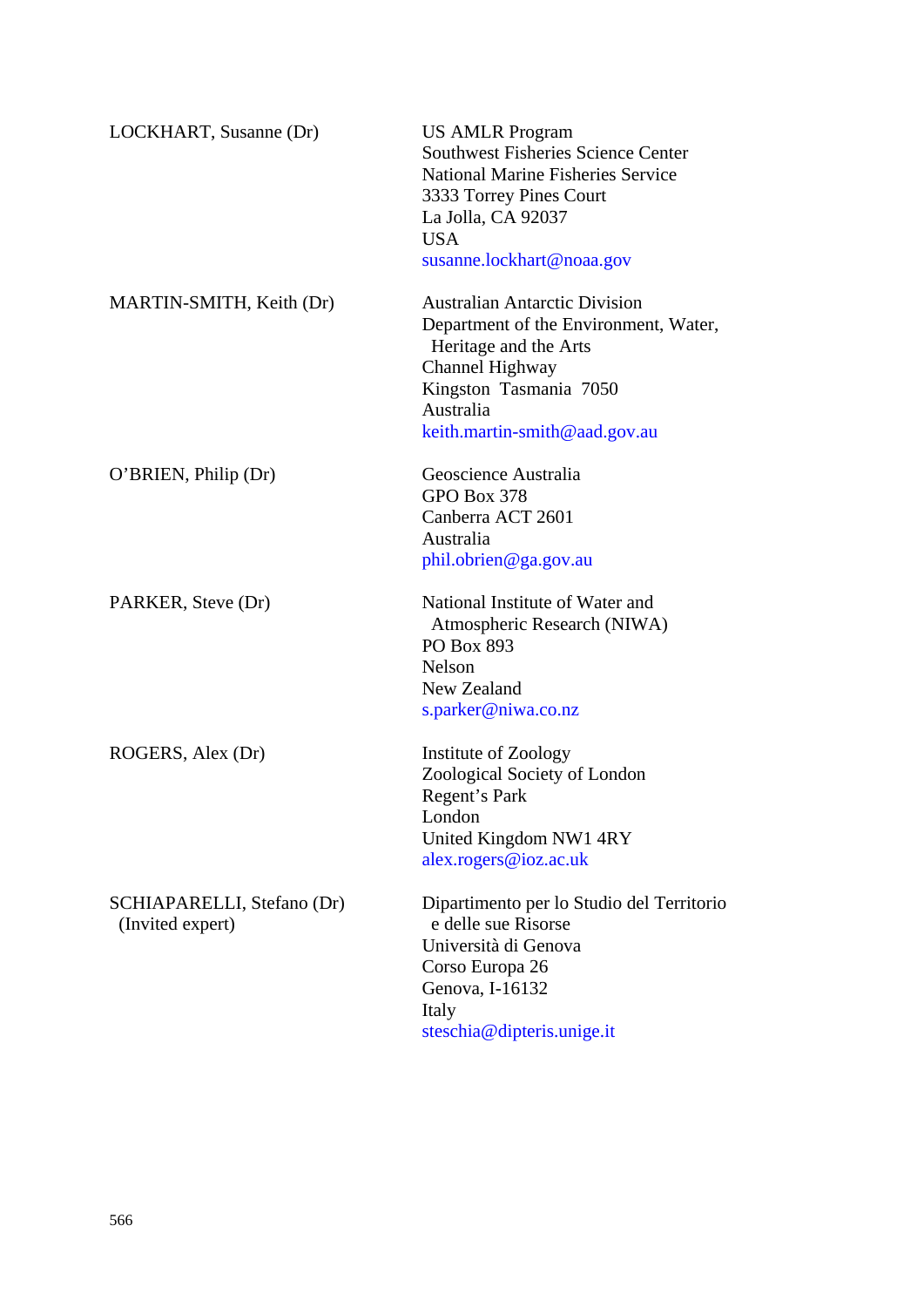| SEOK, Kyu Jin (Dr)                        | <b>Fiheries Resources Research Division</b><br><b>Fisheries Resources and Environment Department</b><br>National Fisheries Research<br>and Development Institute<br><b>Busan</b><br>Republic of Korea<br>pisces@nfrdi.go.kr |
|-------------------------------------------|-----------------------------------------------------------------------------------------------------------------------------------------------------------------------------------------------------------------------------|
| SHARP, Ben (Dr)                           | Ministry of Fisheries<br>PO Box 1020<br>Wellington<br>New Zealand<br>ben.sharp@vanuatu.com.vu<br>ben.sharp@fish.govt.nz<br>brs_sharp@yahoo.com                                                                              |
| VAN CISE, Amy (Ms)<br>(Local organiser)   | <b>US AMLR Program</b><br><b>Southwest Fisheries Science Center</b><br><b>National Marine Fisheries Service</b><br>3333 Torrey Pines Court<br>La Jolla, CA 92037<br><b>USA</b><br>amy.vancise@noaa.gov                      |
| VERCOE, Amanda (Ms)                       | <b>Antarctic Policy Unit</b><br>Ministry of Foreign Affairs and Trade<br>Private Bag 18-906<br>Wellington<br>New Zealand<br>amanda.vercoe@mfat.govt.nz                                                                      |
| WATTERS, George (Dr)<br>(WG-EMM Convener) | <b>US AMLR Program</b><br><b>Southwest Fisheries Science Center</b><br><b>National Marine Fisheries Service</b><br>3333 Torrey Pines Court<br>La Jolla, CA 92037<br><b>USA</b><br>george.watters@noaa.gov                   |
| YAMAMOTO, Takahisa (Mr)                   | <b>International Affairs Division</b><br>Fisheries Agency of Japan<br>1-2-1, Kasumigaseki<br>Chiyoda-ku<br>Tokyo 100-8907<br>Japan<br>takahisa_yamamoto@nm.maff.go.jp                                                       |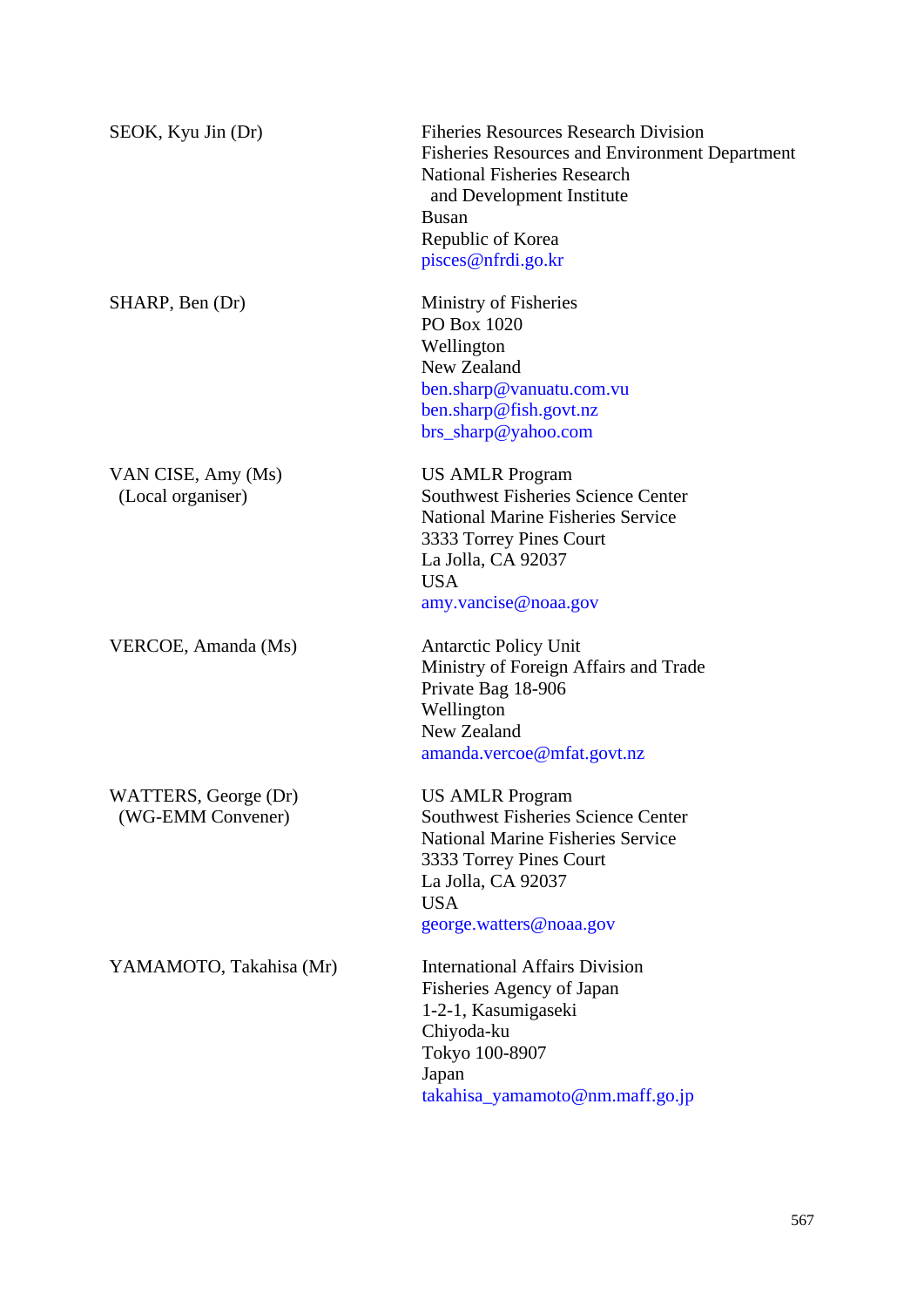Secretariat:

Denzil MILLER (Executive Secretary) CCAMLR<br>David RAMM (Data Manager) PO Box 213 David RAMM (Data Manager) PO Box 213<br>
Reith REID (Science Officer) PO Box 213 Keith REID (Science Officer)<br>
Genevieve TANNER (Communications Officer)<br>
Tasmania Australia Genevieve TANNER (Communications Officer)

ccamlr@ccamlr.org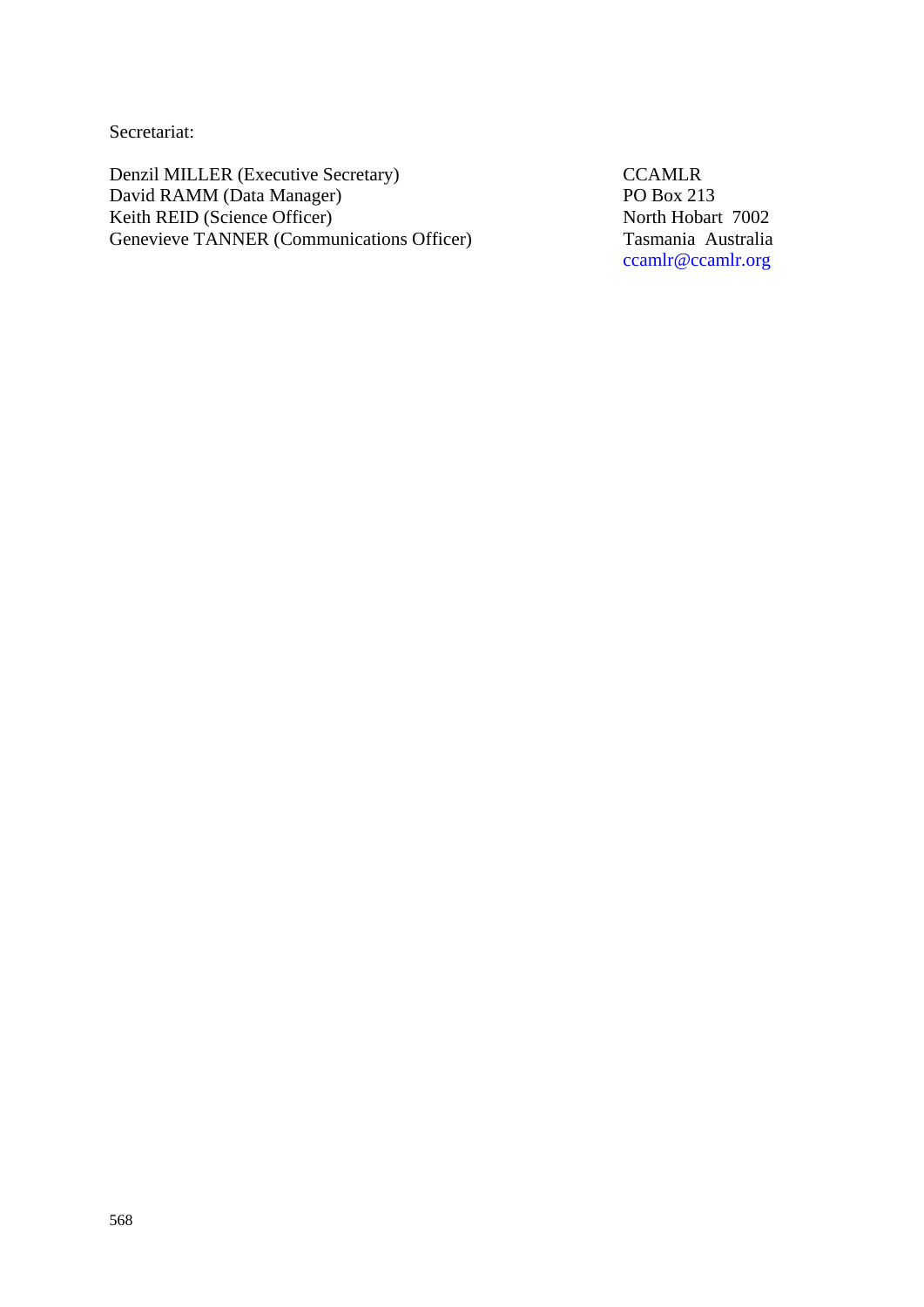### APPENDIX B

## **AGENDA**

### Workshop on Vulnerable Marine Ecosystems (La Jolla, CA, USA, 3 to 7 August 2009)

#### <span id="page-32-0"></span>1. Opening of meeting

- 2. Introduction
	- 2.1 Review of VMEs and bottom fishing issues in CCAMLR
	- 2.2 Current and interim CCAMLR conservation measures (CM 22-05, 22-06 and 22-07)
- 3. Habitats and habitat-forming taxonomic groups that constitute a VME
	- 3.1 Life-history attributes, resistance and resilience of VME taxa in the Southern **Ocean**
	- 3.2 Benthic invertebrate taxa consistent with VMEs
		- 3.2.1 VME habitat-forming organisms and features specified in Annex 22-06/B
		- 3.2.2 Review of Benthic Invertebrate Classification Guide
	- 3.3 Endemism and rarity of taxa
- 4. Extent of the impact by different bottom fishing gear
- 5. Methods for identifying locations of VMEs
	- 5.1 Available and potential data sources
		- 5.1.1 Fishing vessels
		- 5.1.2 Fishery independent research
	- 5.2 Fish diversity as indicator of VME
	- 5.3 Spatial extent of VMEs
		- 5.3.1 Predicting locations of VMEs in the absence of direct observations
		- 5.3.2 Scale of Risk Area designation
- 6. Encounters and indicators of VMEs in the Southern Ocean
	- 6.1 Taxonomic resolution required to describe VMEs
	- 6.2 Indicators used by fishing vessels or during research surveys that signal when a VME is encountered
- 7. Advice to the Scientific Committee
- 8. Report adoption and close of Workshop.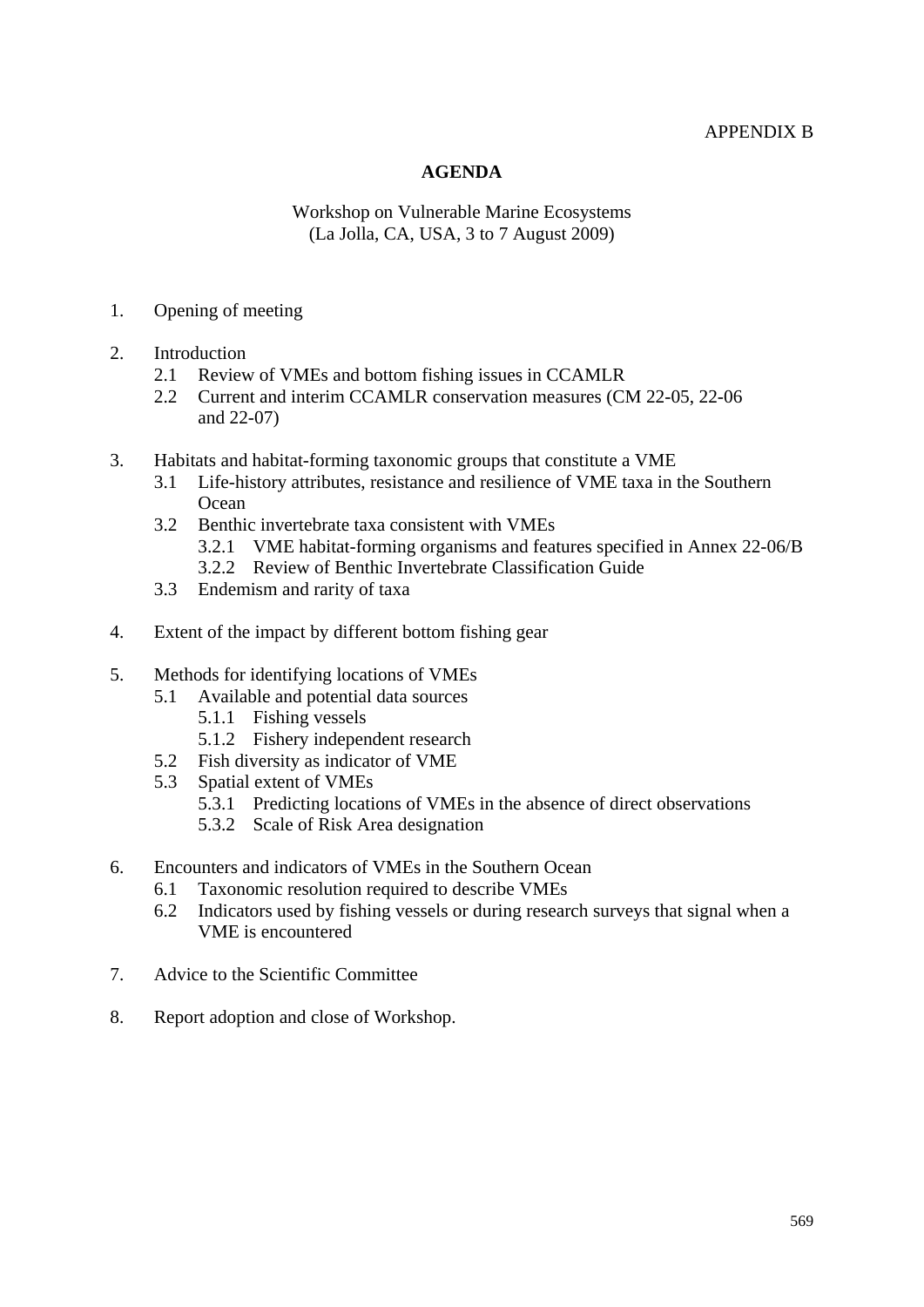# **LIST OF DOCUMENTS**

### Workshop on Vulnerable Marine Ecosystems (La Jolla, CA, USA, 3 to 7 August 2009)

<span id="page-33-0"></span>

| <b>WS-VME-09/1</b>  | Provisional and Provisional Annotated Agenda for the CCAMLR<br>Workshop on Vulnerable Marine Ecosystems (VMEs)                                                                             |
|---------------------|--------------------------------------------------------------------------------------------------------------------------------------------------------------------------------------------|
| <b>WS-VME-09/2</b>  | List of Participants                                                                                                                                                                       |
| <b>WS-VME-09/3</b>  | <b>List of Documents</b>                                                                                                                                                                   |
| <b>WS-VME-09/4</b>  | Physical controls on coral communities on the George V Land<br>slope: some working hypotheses<br>A.L. Post, P.E. O'Brien, R.J. Beaman, M.J. Riddle (Australia) and<br>L. De Santis (Italy) |
| <b>WS-VME-09/5</b>  | Analysis of VME data collected by UK vessels fishing in the Ross<br>Sea during the 2008/09 CCAMLR Season<br>R.E. Mitchell, T. Peatman, J. Pearce and D. Agnew (United<br>Kingdom)          |
| <b>WS-VME-09/6</b>  | Using genetic connectivity to identify vulnerable marine<br>ecosystems (VMEs) in Antarctica - the issue of scale<br>N.G. Wilson (USA)                                                      |
| <b>WS-VME-09/7</b>  | Is the bycatch of vulnerable invertebrate taxa associated with high<br>catch rates of fish in the Ross Sea longline fisheries?<br>S.J. Parker and S. Mormede (New Zealand)                 |
| <b>WS-VME-09/8</b>  | Identifying taxonomic groups as vulnerable to bottom longline<br>fishing gear in the Ross Sea region<br>S.J. Parker and D.A. Bowden (New Zealand)<br>(CCAMLR Science, submitted)           |
| <b>WS-VME-09/9</b>  | Detection of cold seeps and hydrothermal vents<br>P.E. O'Brien, A. Jones, G. Logan, N. Rollet and J. Kennard<br>(Australia)                                                                |
| <b>WS-VME-09/10</b> | Antarctic-wide geomorphology as an aid to habitat mapping and<br>locating Vulnerable Marine Ecosystems<br>P.E. O'Brien, A.L. Post and R. Romeyn (Australia)                                |
| WS-VME-09/11        | A database of life-history attributes for habitat-forming benthic taxa<br>K.M. Martin-Smith (Australia)                                                                                    |